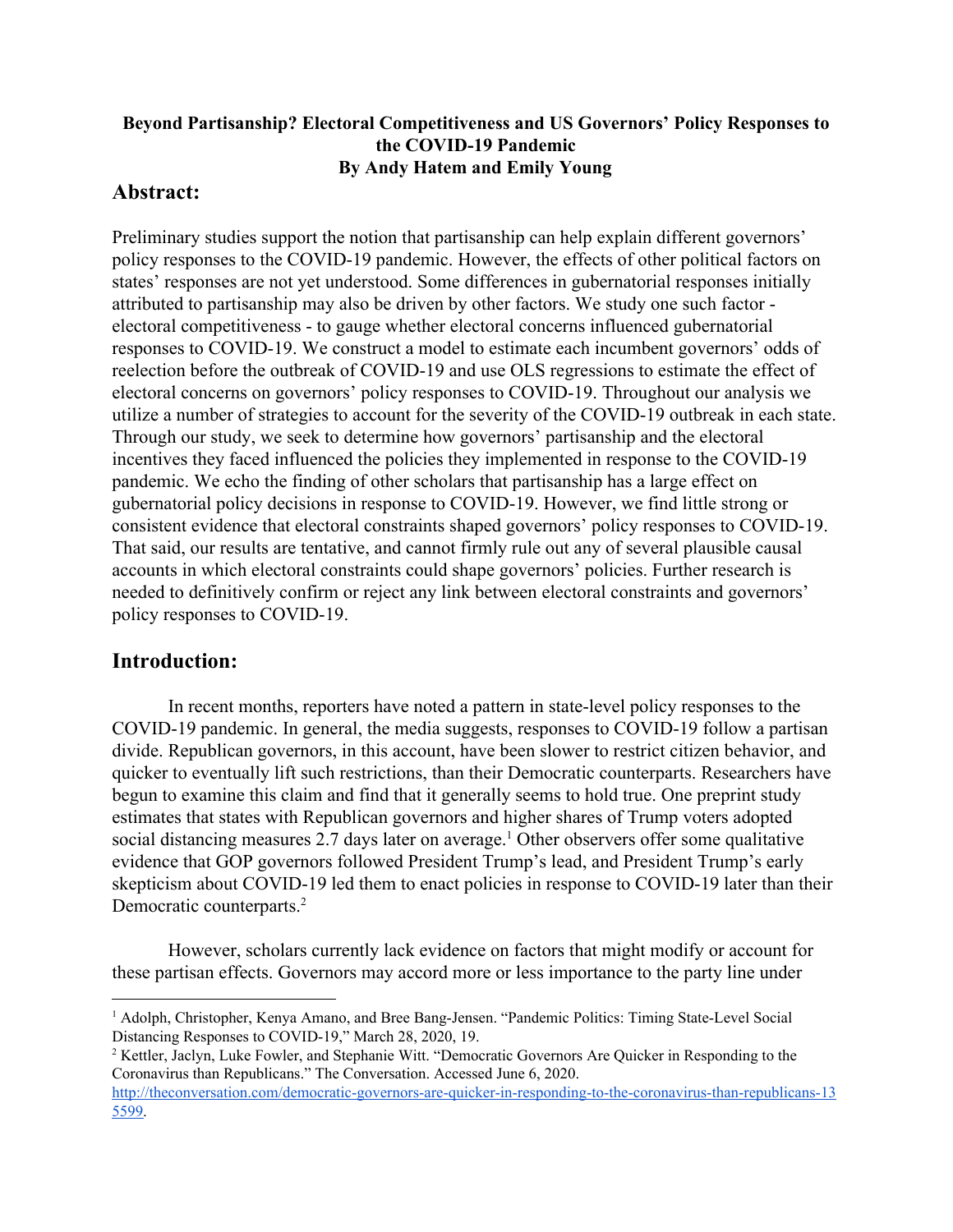different circumstances. Effects which seem to be driven by a governor's party may in fact be explained by other factors. Governors who appear to be following the party line when implementing policies in response to COVID-19 may in fact be responding to other factors. Moreover, the size of partisan effects may differ depending on the severity of the pandemic, with other factors influencing governors' decisions at different points throughout the pandemic's course. To explain the crisis behavior of governors, and determine whether partisan effects hold up when other explanatory variables are incorporated, researchers need further evidence that tests the impact of additional factors on public-health responses.

We test the effect of one such factor on the policies governors implemented in response to COVID-19: their perceived odds of reelection. We have reason to believe a state's perceived electoral competitiveness may modify baseline partisan differences. Research has found that governors eligible for reelection in competitive states are more likely to request aid in the wake of natural disasters.<sup>3</sup> Thus close elections may enlist effort on the part of governors to respond to crises. On the other hand, close elections may enlist effort on the part of governors to limit the economic costs of COVID-19, and thus may make governors averse to the known and considerable costs of stringent public-health measures. Thus, variables tied to reelection (including the competitiveness of a governor's reelection bid as well as that governor's eligibility to run again in the first place) may shape governors' responses to COVID-19. However, plausible accounts can be offered for governors who face reelection pressures to be either more likely or less likely to enact public-health measures.

We test the effect of reelection odds, in the form of a modeled probability of reelection and a binary variable indicating whether a governor is eligible for reelection, on governors' policy responses to COVID-19. We also evaluate whether the effects of gubernatorial partisanship persist once an analysis controls for a governor's electoral prospects - with the expectation that governors who are near-certain to win or lose will be less responsive to electoral incentives. We carry out these tests with a set of linear regression analyses that test the impact of these factors on governors' adoption of three common public-health measures, and the duration of these measures once implemented.

We find that partisan effects generally hold up even in models that incorporate the impact of electoral competitiveness. The statistical significance of party effects varies, but our findings consistently suggest Democratic governors are more likely to enact restrictions on gatherings, close non-essential businesses, and enact stay-at-home orders than their Republican counterparts. Democratic governors also appear to keep these restrictions in place longer once they are enacted. Caution is in order with any finding supported by estimates whose statistical significance is limited, but a combination of effect sizes with practical significance, effect directions that are generally consistent with each other, and prior research that echoes this finding, suggests there is likely some substance to partisanship affecting differences in policy responses to the COVID-19 pandemic.

<sup>&</sup>lt;sup>3</sup> Gasper, John T, and Andrew Reeves. "Governors as Opportunists: Evidence from Disaster Declaration Requests," n.d., 25.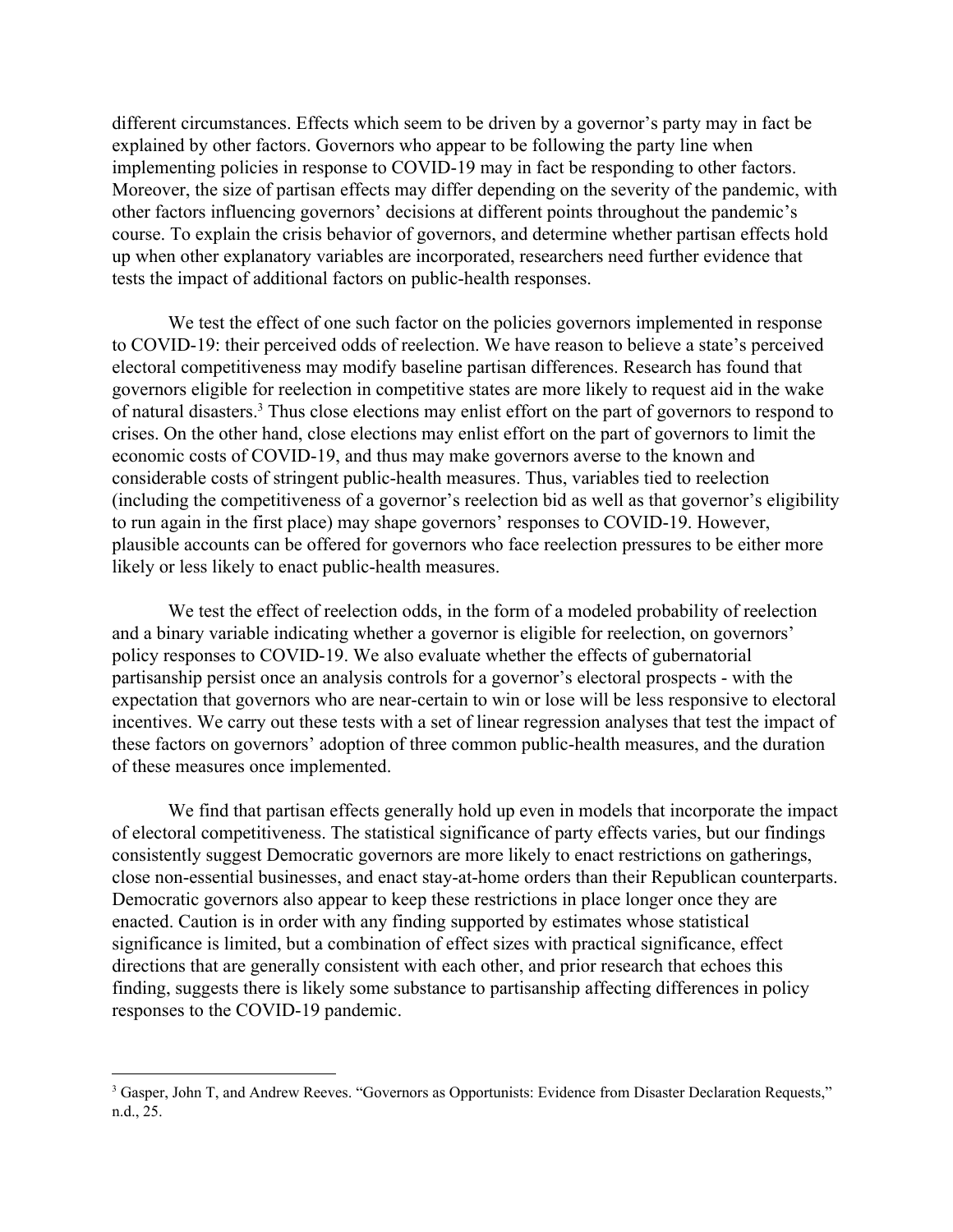Analyses examining electoral competitiveness and the presence of term limits produce fewer clear findings. Some individual regressions for specific policies and stages of pandemic severity are consistent with an account in which competitive elections deter stringent public-health measures, and ensure governors lift these measures earlier. However, these effects are tentative at best - often lacking in statistical and practical significance - and are contradicted by other results. Moreover, for most policies and stages of pandemic severity, term limits seem to reduce the likelihood a governor will enact stringent public health measures - a finding at odds with an account in which electoral pressures make governors reluctant to implement public-health restrictions. This pattern, too, is characterized by small effect sizes with limited practical significance and little or no statistical significance. Additionally, this pattern, like the pattern observed for electoral competitiveness, is cast into doubt by contradictory results across different policies, stages, and measures. Different tests produce term limit effects that differ in size, direction, and statistical significance. Overall, we observe effects of competitiveness and term limits whose validity is called into question by both internal and mutual contradictions. This evidence is too limited and tentative to wholly rule out several plausible accounts in which the competitiveness of a state's next gubernatorial election and its governor's eligibility to run for reelection shaped pandemic responses. However, on the basis of the evidence we have, we cannot reject the null hypothesis in favor of any such account.

In isolation, the results of individual regressions have limited statistical and practical significance. On the whole, we find evidence to suggest that the strong gubernatorial partisanship effects noted in the media and prior research are robust to analyses that incorporate at least one alternative political explanation. We find little evidence for several causal accounts in which the competitiveness of a state's next gubernatorial election or its governor's eligibility to run for reelection might affect public health policies implemented by the state's governor. Moreover, what evidence we do find is generally contradictory and statistically insignificant. That said, more refined models, more precise methods, and further data may reveal effects too subtle or variable to be detected in our analysis. Further research is needed to conclusively document or reject any impact of electoral concerns on governors' policy responses to COVID-19.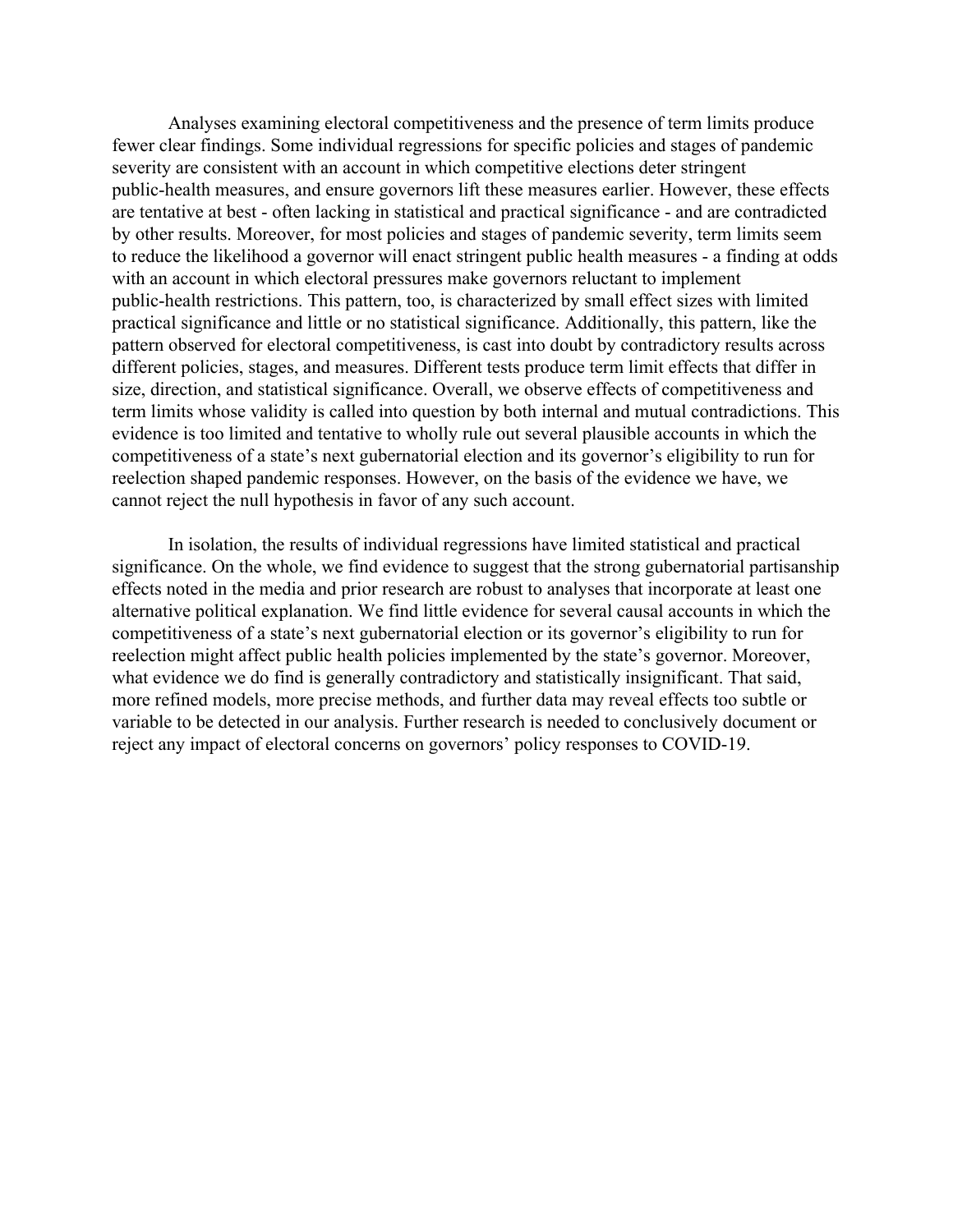

**Figure 1: Map of the Party Affiliation of Governors across the United States**

*States that President Trump won in the 2016 election, but which currently have Democratic governors, as well as states that Hillary Clinton won in the 2016 election, but which currently have GOP governors, are marked with asterisks.*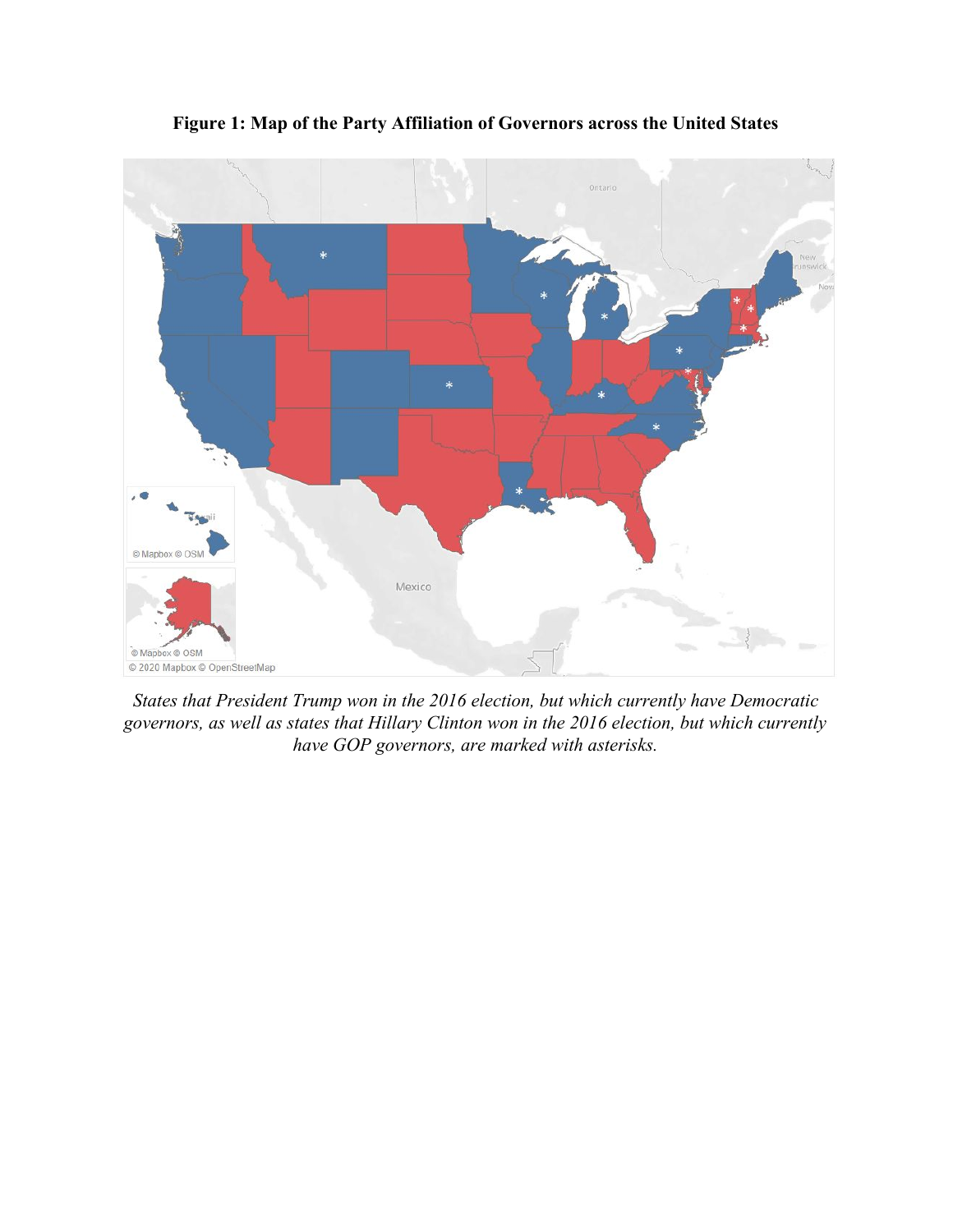# **2: Data and Methods:**

We assess the impact of a governor's party as well as reelection concerns on their responses to COVID-19 using data on political factors, COVID-19 cases, and policy responses. We use political data, including current data points as well as historical election results provided by the CQ Voting and Elections Collection, to measure state and governor partisanship and estimate a governor's odds of reelection.<sup>4</sup> We use public health data collected by Johns Hopkins University to gauge the timing and spread of the COVID-19 outbreak in each state.<sup>5</sup> Finally, we use policy data to determine the date when each state adopted 3 popular policies implemented in response to COVID-19, as well as the duration of these policies once implemented.<sup>6</sup>

 The three state-level policies we chose to analyze were: the implementation of a stay-at-home order, the recommendation to limit group gatherings, and the closing of all businesses deemed non-essential. As many states have already implemented these policies, and some have begun to rescind them, we study the date of implementation for each policy, as well as the length of time for which these policies were in place. We selected these three policies because they are some of the most widely adopted policies across the United States. However, the exact time at which each of these policies was implemented varied widely from state to state. Some governors implemented these policies as soon as the novel Coronavirus spread to their state, while others waited until a large number of cases developed to adopt the same measures. The universality of these policies also varied; some (such as recommendations against large-group gatherings) were adopted in virtually every state, but at different times and for different durations, while others (such as mandatory stay-at-home orders) have been more controversial and less widespread. We aim to explain variation in the adoption and duration of these policies by reference to political factors.

### **2.1 Dependent Variable**

In order to gauge different states' policy responses to COVID-19, we study whether or not each governor implemented each of the aforementioned policies by the time their state reached one of several cases-per-capita cutoffs. We use cases per capita in order to control for differences in state population, which could make raw case counts a misleading measure of a state's level of disease spread and risk. In this way, we avoid a likely pitfall of analyses focused on raw case counts, as the same number of cases in different states could indicate different levels of outbreak severity and prompt state governors to react very differently. By using cases per capita, we avoid this pitfall and equalize any effect of population. This allows us to isolate and analyze the differential responses of governors to comparable levels of outbreak severity.

In order to generate these dependent variables, we use four different cutoff points in our analysis, which indicate when a given state reached four different levels of cases per capita. We

<sup>4</sup> "CQ Voting and Elections Collection." Accessed June 6, 2020. <https://library.cqpress.com/elections/>.

<sup>5</sup> Johns Hopkins Coronavirus Resource Center. "COVID-19 United States Cases by County." Accessed June 6, 2020[.](https://coronavirus.jhu.edu/us-map) <https://coronavirus.jhu.edu/us-map>.

<sup>6</sup> GitHub. "COVID19StatePolicy/SocialDistancing." Accessed June 6, 2020[.](https://github.com/COVID19StatePolicy/SocialDistancing) <https://github.com/COVID19StatePolicy/SocialDistancing>.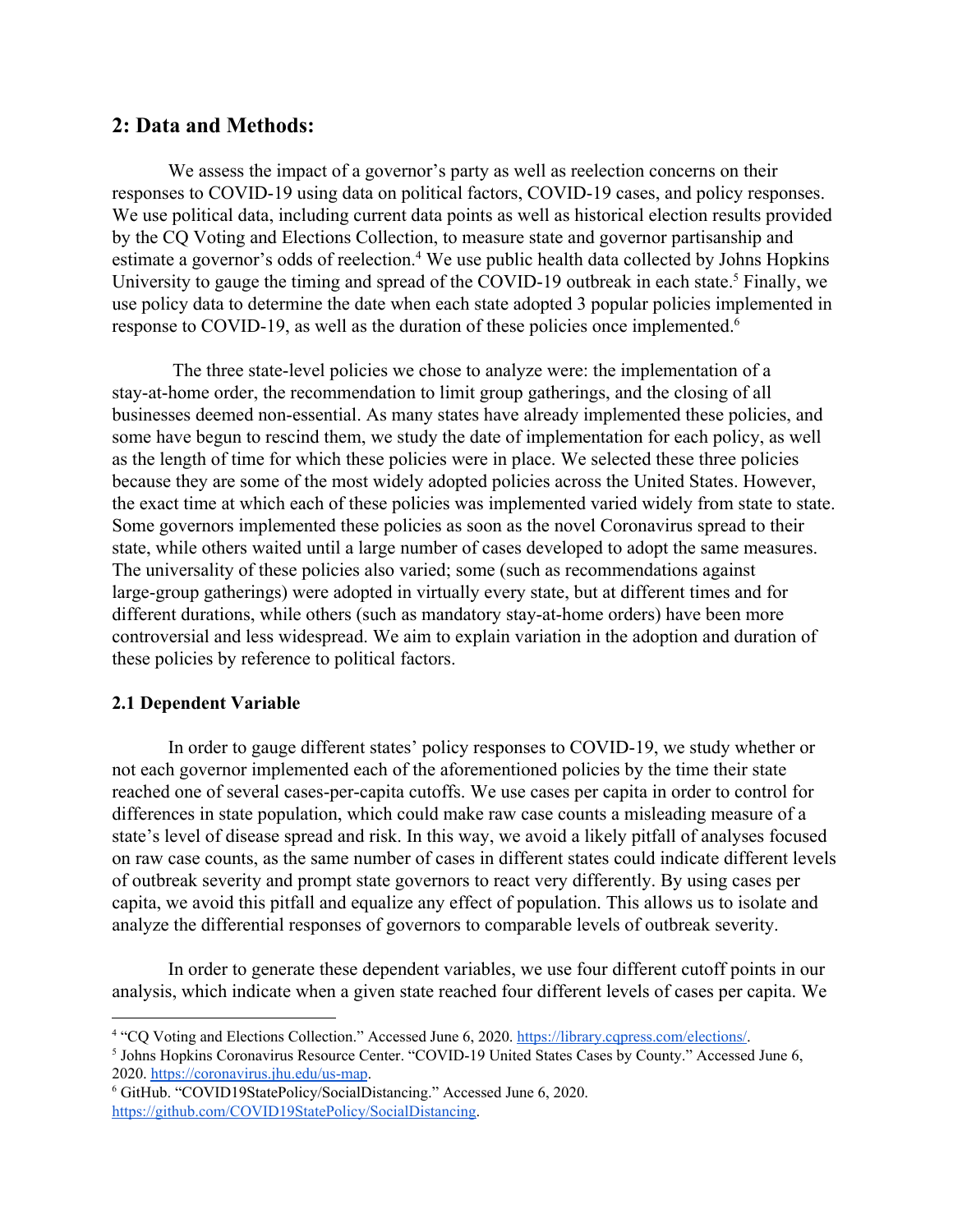selected these cutoffs so as to capture the full range of states' case prevalence and spread. We aimed for a mix of thresholds that all states reached rapidly, as well as thresholds that states reached later on as the pandemic peaked and some states eased restrictions. In order to not only capture the range of outbreak severity and timing, but maintain similar intervals between our cutoffs (after taking into account the exponential nature of pandemic growth), we opted for a set of cutoffs that increased exponentially - each double the last. In this way, we arrived at the cutoffs below:

- 125 cases per million people
- 250 cases per million people
- 500 cases per million people; and
- 1000 cases per million people

We first determined the date by which states reached these cutoff points, using data on cases collected by the Johns Hopkins Coronavirus Research Center. We then generated a binary variable indicating whether or not a state had enacted each policy by the date in which it reached each of the aforementioned cutoffs. We also generated a discrete variable that measured the duration of a given policy in a given state.

We recognize this data has some limitations; differences in testing capacity and policies across states mean that the number of cases recorded in a state may be linked loosely and imperfectly to that state's actual case count. Accordingly, we considered looking instead at mortality figures, which might limit the effect of untested cases. Ultimately, we decided against this measure for three reasons. First, because attribution of deaths still requires a positive test, and guidelines for attribution to COVID-19 vary by state (some place more weight on comorbidities), the validity of recorded deaths as a measure of outbreak severity may be no better than that of case counts. Second, because mortality can vary considerably depending on a patients' risk factors and medical treatment, comparisons of death rates across different states may reflect very different total counts of cases. Finally, and most importantly, we sought to use the measure most relevant to governors' decisions. Due to COVID-19's incubation period, case counts are already a lagging measure of outbreaks. Nevertheless, many cases occur well before deaths, and so it seems likely that many governors chose to implement public-health policies based on the number of cases in their state, which could show a growing outbreak while death totals remained low. Furthermore, because additional cases can translate into new cases as well as deaths, any governor concerned with limiting death rates or total deaths would have reason to track case counts. Thus, we deemed the rate of cases present in a state a reasonable proxy for the information governors had at their disposal about the severity of the virus in their state when they made policy decisions.

#### **2.2 Independent Variable**

To measure the impact of electoral competitiveness on a governor's response to COVID-19, we use two variables. One such variable is a simple dummy variable that indicates whether a governor is term-limited or not. The second variable, discussed in more detail below,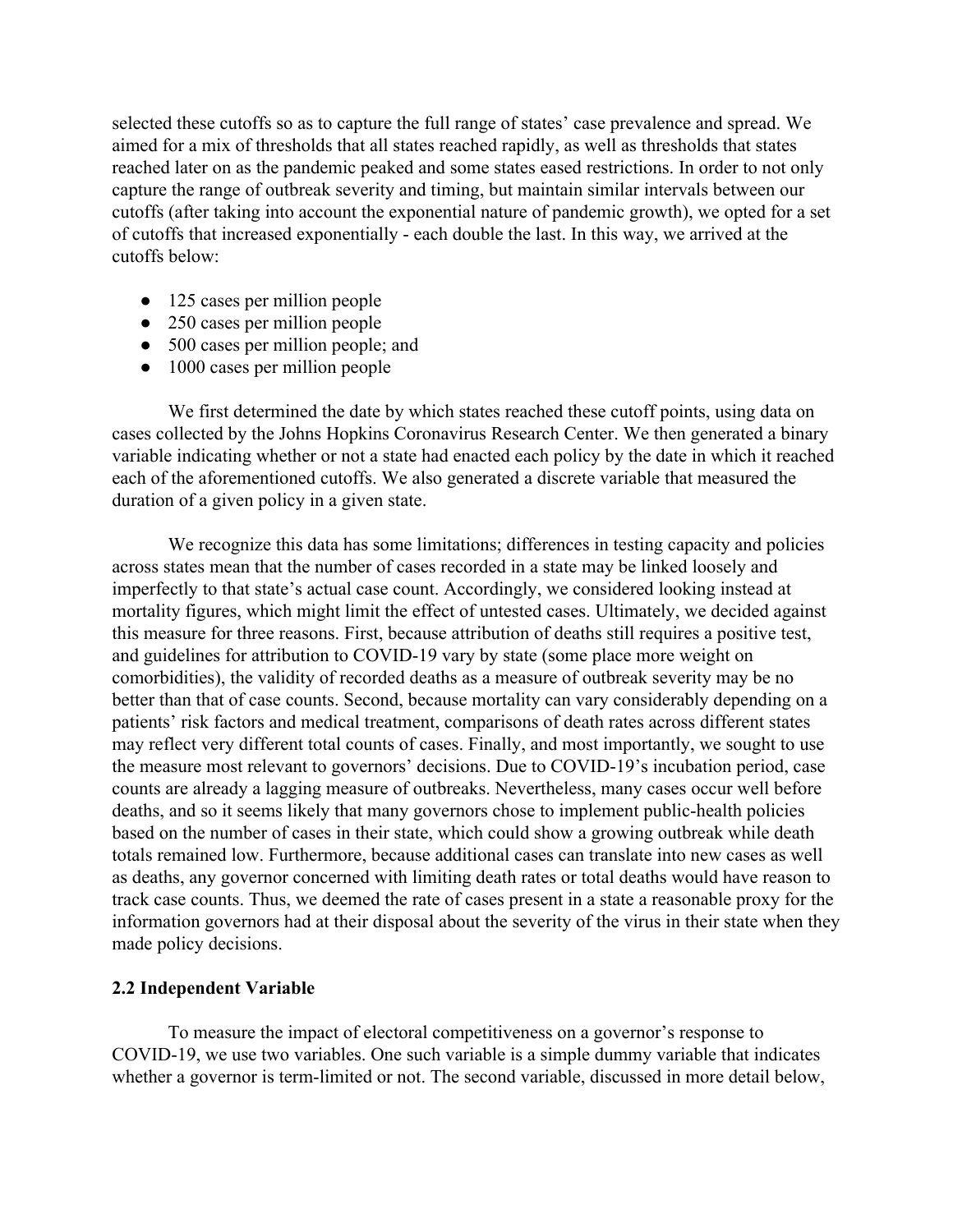aims to estimate the *ex-ante* competitiveness of a governor's reelection bid (assuming the incumbent runs for reelection) using factors whose value was known as of this spring.

Our political competitiveness variable is built on an OLS regression of incumbent party margins of victory in gubernatorial elections from 2006 to 2018. This regression uses own-party presidential margin of victory in the previous presidential election, own-party margin of victory in the previous gubernatorial election, and the presence or absence of an incumbent governor in an election to predict the margin that an incumbent governor's party can expect to achieve at the polls. By virtue of these specifications, our regression predicts gubernatorial reelection odds using factors knowable in advance - and thus available to governors responding to the COVID-19 pandemic no matter the number of years before their state's next gubernatorial election.

We exclude third-party candidates' vote shares, any election featuring a third-party candidate in the top two candidates, as well as any third-party incumbents, from our analysis, as these cases may create unusual dynamics that do not reflect two-party matchups. No state currently has a third-party incumbent governor or seems likely to feature a third-party candidate among the top two finishers in its gubernatorial election, and thus we determined this restriction would make our model more representative of the situation current governors face.

The equation we trained on historical data, and subsequently used to predict incumbent governors' margins of victory or defeat, is as follows

*Y i* = β0 + β1 \* *X*1*i* + β2 \* *X*2*i* + β3 \* *X*3*i* + ε*i*

Where:

- *Y i* is the incumbent party's margin of victory or defeat in a gubernatorial election
- $\bullet$  β0 is the Y-intercept, which crosses the y-axis at  $\epsilon = -7.958$ .
- β1 is the coefficient of the statewide margin for the last presidential nominee of the incumbent's party prior to the current election (denoted by  $X1i$ ), and is  $\epsilon$  = + 0.223 (that is, for every percentage point increase in the presidential nominee's margin in the last presidential election, we would expect the incumbent governor's margin to increase by 0.223 points).
- $\bullet$   $\beta$ 2 is the coefficient of the incumbent party's margin of victory in the last regularly scheduled gubernatorial election (denoted by *X*2*i* ) and is equal to  $\epsilon$  = + 0.103 (that is, for every percentage point increase in the incumbent party's margin in the last election, we would expect the incumbent governor's margin to increase by 0.103 points).
- β3 is the coefficient for a dummy variable indicating whether the incumbent is seeking reelection or not (denoted by  $X3i$ ) and is equal to  $\approx$  + 14.480 (that is, incumbent governors who run for reelection are expected to outperform a non-incumbent candidate of their own party by 14.480 percentage points).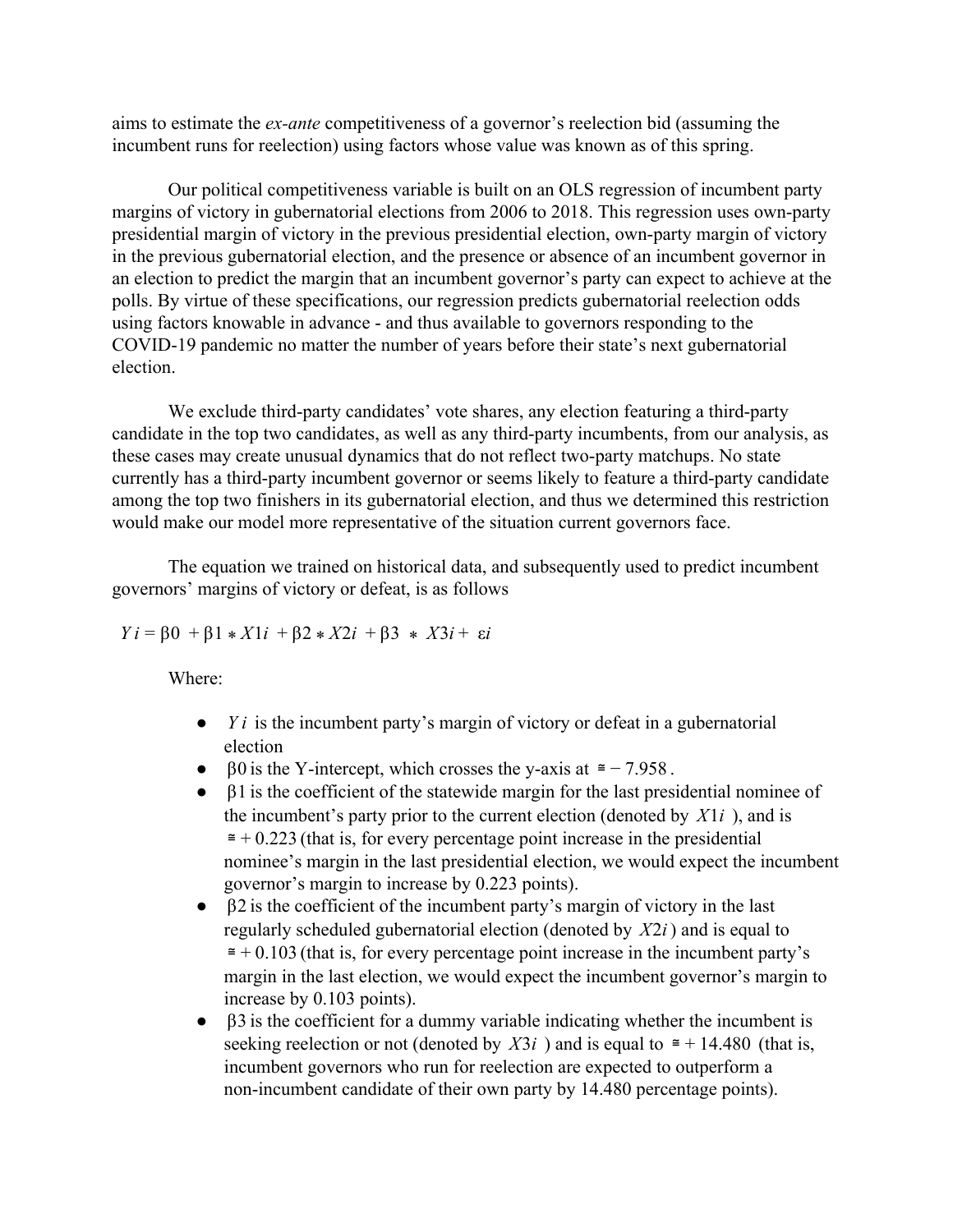● ε*i* is the error term (the median residual for this regression on historical data is  $-2.513$ ).

This regression equation was developed using the historical election results of gubernatorial elections from 2006 through 2018. A modified version, trained on results from 2006 through 2016, was used to generate predictions for 2018 that were matched against actual 2018 results to check this model's validity, and showed comparable accuracy in and out of sample. Some variations on this model achieved R-squared values as high as 0.48 but performed poorly in out-of-sample testing - and raised concerns of overfitting. The actual model used has an R-squared value of 0.3244; its coefficients are all statistically significant at a 0.01 significance threshold, and all but the intercept coefficient is statistically significant with a significance threshold of 0.001.

Using the coefficients generated by this model, and the model's uncertainty (as captured in the standard error of this model's residuals), we generate a distribution of predicted two-party margins for each current incumbent governor. We set the standard deviation of this distribution at 16.33, the residual standard error of our model. We then calculate the share of outcomes in the resulting distribution that would result in a win for the incumbent governor. We calculate the absolute distance between this share and 50% or 0.5. We then reverse the scaling of this variable, so that low values will indicate low competitiveness and high values will denote close elections. Finally, we transform the result into a variable that ranges not from 0 to 0.5, but from 0 to 1. Thus, the result of our calculations is a variable that ranges from 0 to 1, with 0 representing certain victory or defeat and 1 representing coin-flip odds of reelection. We use this variable as a measure of the expected competitiveness of a state's next gubernatorial election, and generally refer to it as "electoral competitiveness" or some variant of this term.

We made the decision to measure absolute distance from 50% of a governor's reelection odds on the basis of a key assumption. We assumed for the purposes of this analysis that governors who are heavily favored to win reelection and governors all but written off will respond similarly to electoral incentives. Specifically, we assumed such governors' behavior would be less sensitive to electoral concerns than the behavior of governors who face tight reelection contests. This is because any small shift in votes as a result of a governor's public health policies will be less likely to sway contests when two candidates are separated by a large number of percentage points than it will be to sway contests that may come down to a few percentage points.

Term-limited governors represent a difficult case for such a variable. In theory, these governors should show no response to reelection pressures. However, the decisions of many such governors may be shaped by other electoral concerns. These include: looming runs for federal office; the prospects of an allied or own-party successor; and presidential or down ballot contests that may be influenced by a governor's performance. Thus, we chose not to exclude these governors from our analysis altogether and shrink an already-limited dataset. We tested regressions that imputed reelection odds of zero to these governors. However, we were concerned this might understate the political fortunes of popular governors and obscure the closeness of elections and the importance of electoral concerns to term-limited incumbents.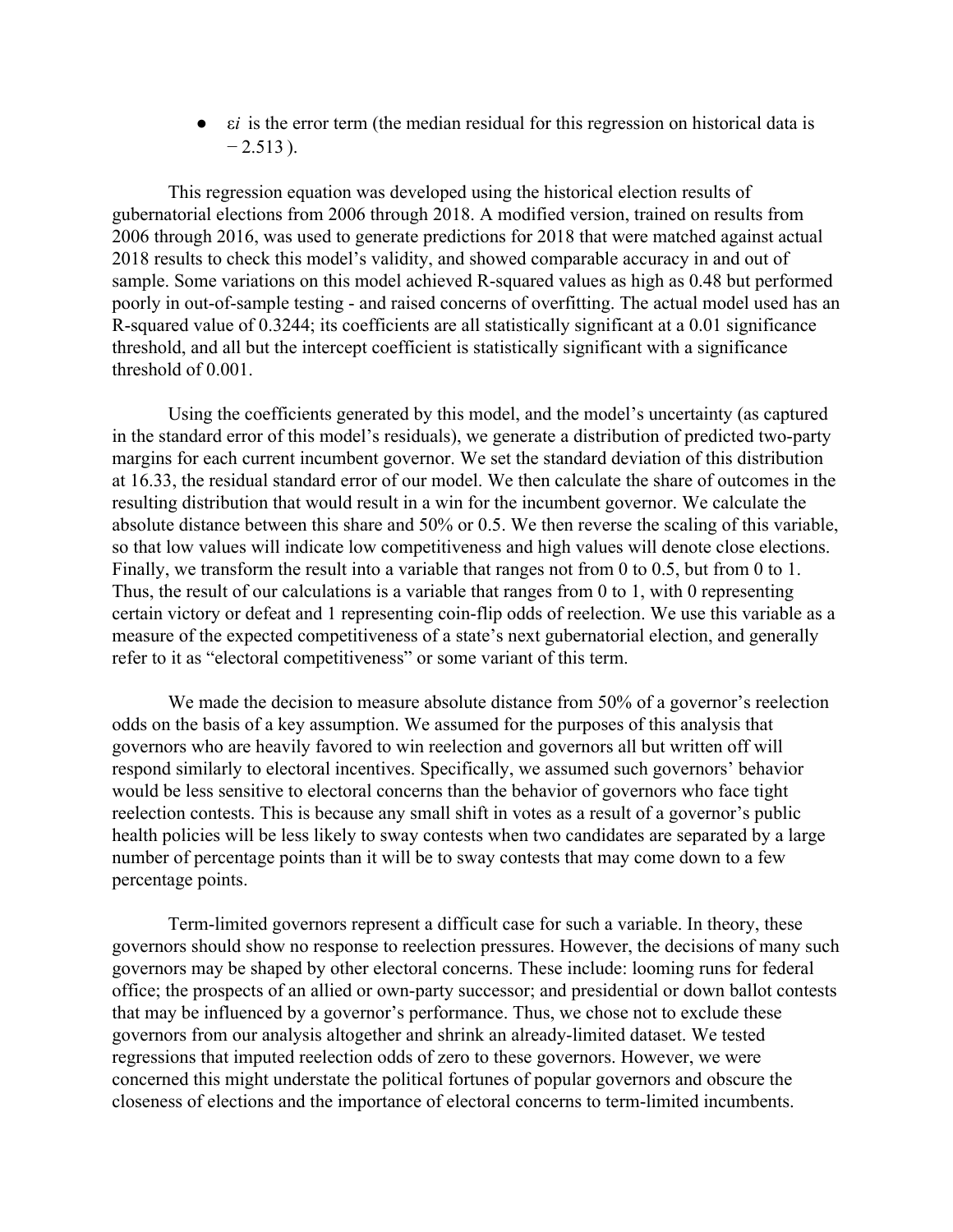When we conducted regressions under the above specifications, these concerns seemed to hold true. Thus, we chose not to impute reelection odds of zero for these governors. We chose, rather, to include a dummy variable in our analysis to denote term-limited governors - and use this variable to gauge any difference in responses to similar electoral conditions between governors who were term-limited and those who were not.

The resulting variable (see charts and map below) is generally quite favorable to incumbents, as it gives all but one (Andy Beshear of Kentucky) better than even odds of being reelected. It is also somewhat bearish on many governors who seem safe - only Mark Gordon of Wyoming is given over a 90% chance of being reelected. This is likely a product of the considerable residual standard error incorporated into this model. Our model is almost certainly too bearish on some governors, and likely overestimates some Democrats in deep-red states. However, insofar as these biases reflect caution about a model with limited explanatory power, these limitations - while real, and potential targets for future iterations of this model - otherwise make for a more robust model.



**Figure 2: Distribution of Gubernatorial Election Competitiveness Scores for US States**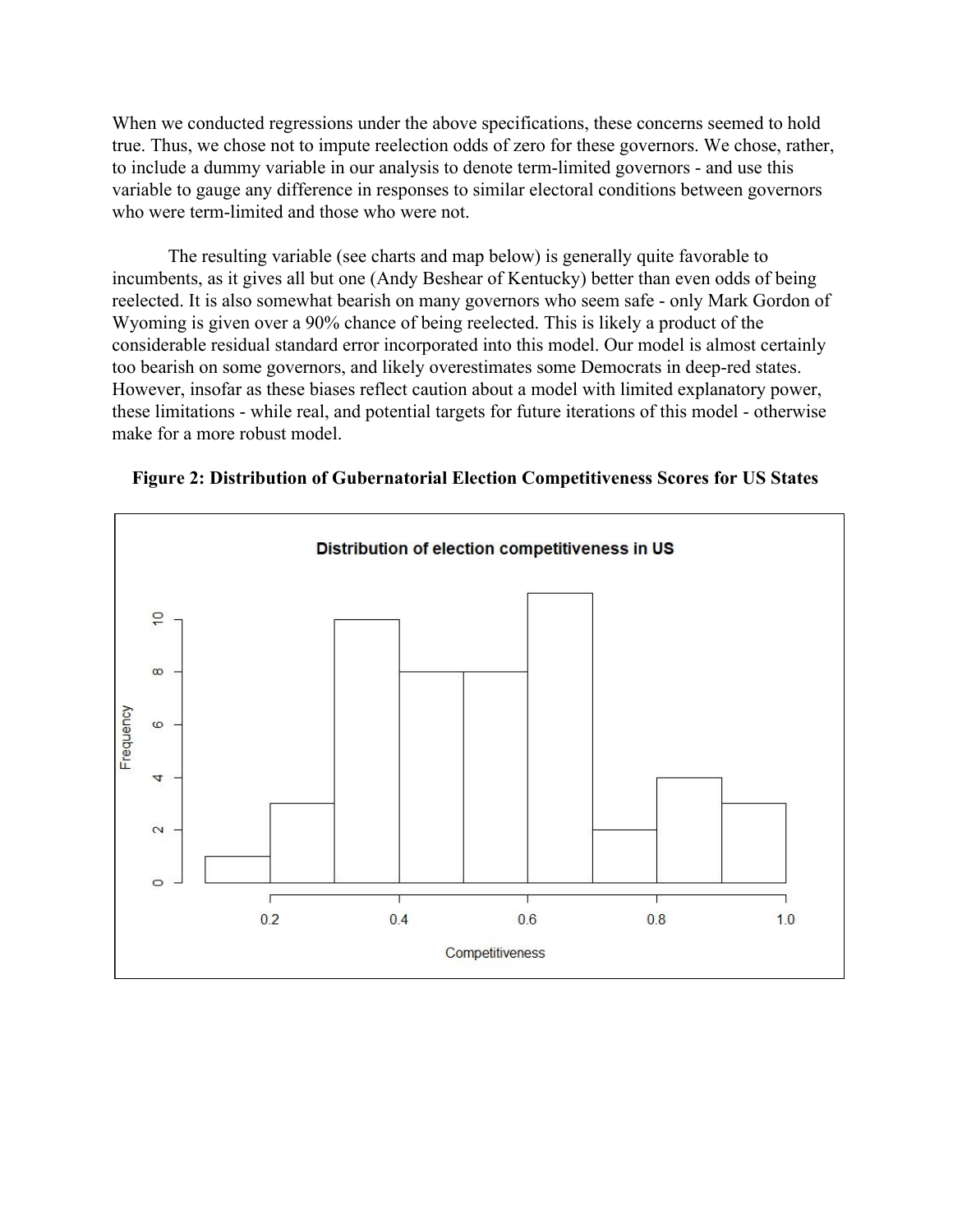

**Figure 3: Distribution of Governors' Reelection Odds**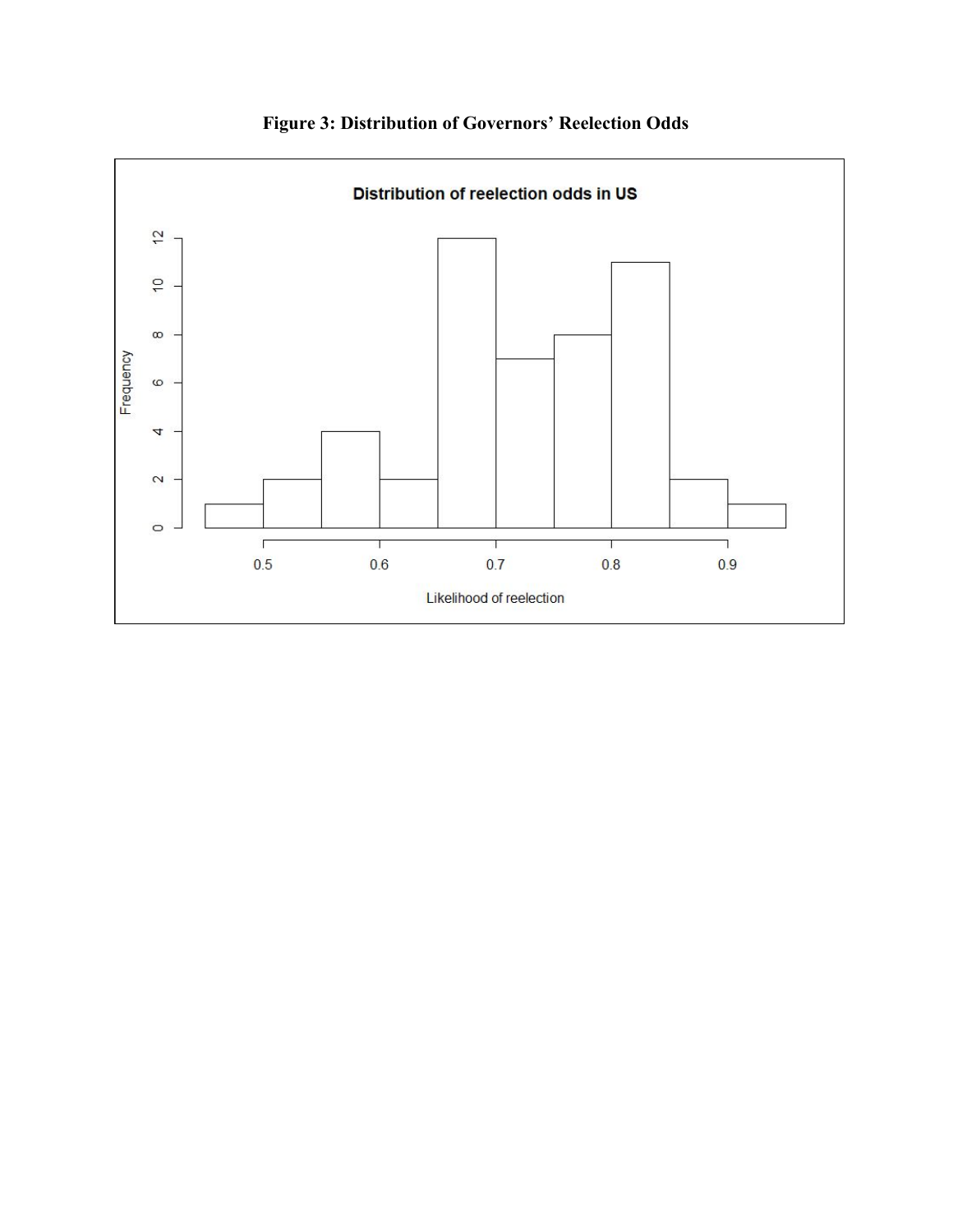

**Figure 4: Map of Reelection Odds of Governors across the United States**

*Map of competitiveness; stronger shades of green = more competitive. Labels show estimated reelection odds. DE = 0.772, NH = 0.657, CT = 0.721.*

#### **2.3 Analysis**

After we generated a measure of electoral competitiveness for each state, we utilized a number of OLS regressions to examine the link between reelection odds and policy responses to the COVID-19 pandemic. Specifically, we looked for a relationship between the electoral competitiveness of a state and a governor's likelihood of adopting a given policy before reaching a number of different cases-per-capita cutoffs. Similarly, we looked for a relationship between the electoral competitiveness of a state and the duration of the policies each governor implemented in response to COVID-19.

In these regressions, we included three factors in addition to our political competitiveness measure. These were:

- The party of a given governor
- A dummy variable indicating whether a state's governor was term-limited
- President Trump's 2016 margin of victory in each state.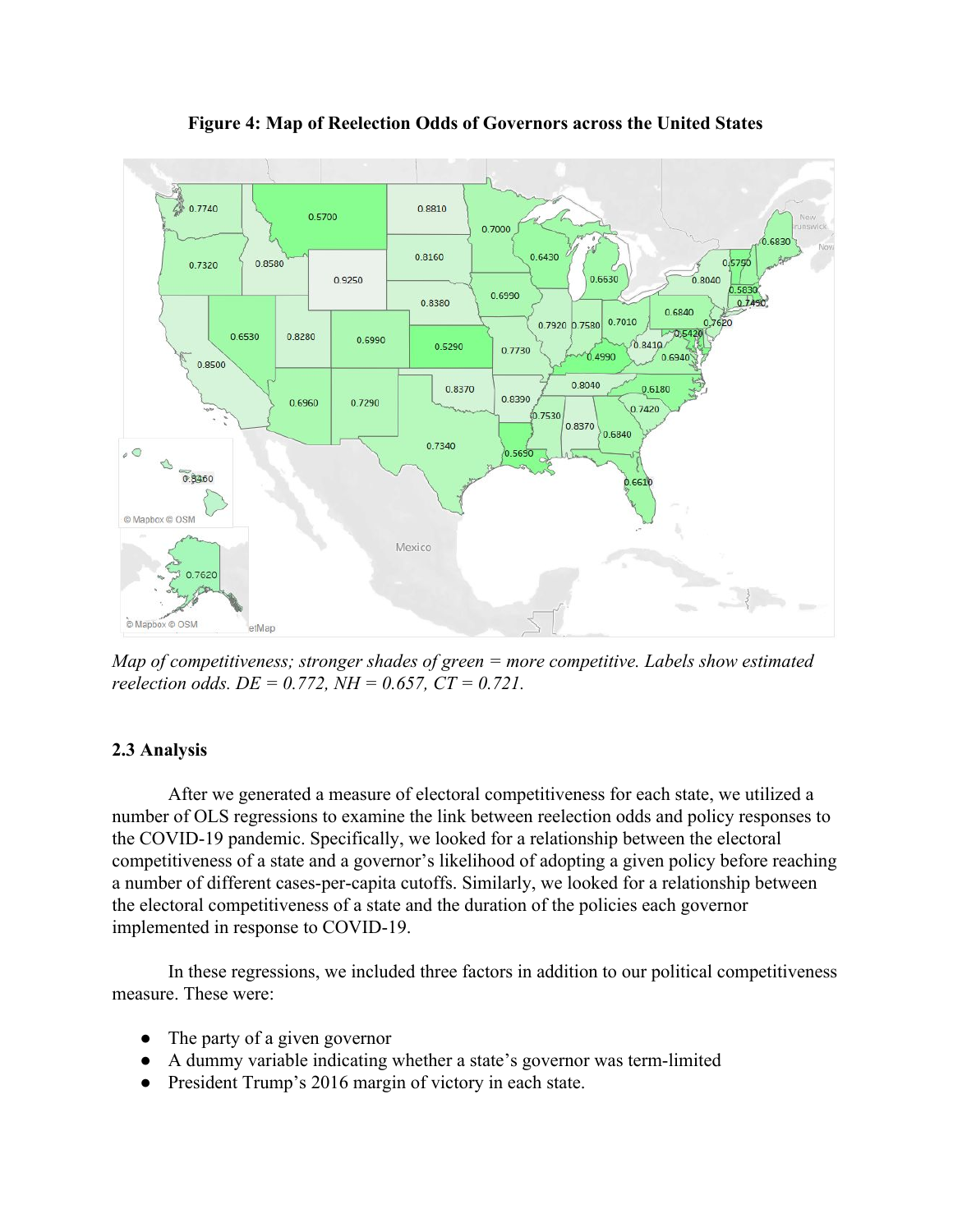We included the party variable in order to test specifically for an effect of electoral competitiveness on governors' policy responses that existed in addition to, and survived controls for, a governor's party. In this way, we sought to measure whether partisanship or electoral competition more consistently explained variation in policy responses.

We included the dummy variable measuring whether a governor was term-limited for the reasons detailed above: namely, that governors ineligible for reelection might respond differently to electoral constraints, although we could not exclude such governors from our analysis in section 2.2 or impute to them reelection odds of zero without reducing the validity of our competitiveness coefficient. We included an explicit dummy variable to indicate when a governor was term-limited, not because we believed this was a perfect solution - some term-limited incumbents may well be indifferent to their political fortunes - but because it seemed to be the best of several imperfect options.

Finally, our regression controls for President Trump's margin of victory or defeat in a given state. This serves as a stand-in for the overall partisan lean of a state (as opposed to its gubernatorial choices), as well as a number of potential unobserved confounders and explanatory variables that are difficult to control for individually but covary with Trump margins. It is worth noting that because President Trump's margin of victory is one input in our model of reelection odds, its inclusion as a control will tend to reduce the observed effect of electoral competitiveness as well as any effect of Trump margin (though the effect of Trump's margin on policy responses is simply too rife with potential and known unobserved confounders to examine for purposes of causal inference). However, the potential of this measure to capture a number of unobserved covariates and confounders makes it worth including. To the extent this variable may influence the observed effect of reelection odds, this control will tend to reduce this observed effect, and make any statistically or practically significant findings more robust, not less.

To analyze the varied implementation of the policies being studied, we utilized a multivariable OLS regression with the following equation:

*Y i* = β0 + β1 \* *X*1*i* + β2 \* *X*2*i* + β3 \* *X*3*i* + β4 \* *X*4*i* + ε*i*

In this case *Y* represents our dependent variable - a binary variable indicating whether each state had implemented each of the 3 policies studied by each of the aforementioned cases-per-capita cutoffs. In this case, *X*1 represents the independent variable - our measure of political competitiveness, measured on a 0-1 scale. *X*2 represents the variable we utilized to control for the party of a governor as described above, while *X3* represents the variable we utilized to control for President Trump's margin of victory in each state during the 2016 election. Finally, *X*4 represents our final control variable - our binary variable indicating whether or not each governor is term-limited.

The multivariable OLS regression we utilized to study the duration of the implemented policies, rather than their implementation date, had the same structure as above. However, in this case *Y* represents the duration of each of the policies being studied rather than an indication of their implementation by a certain cutoff point.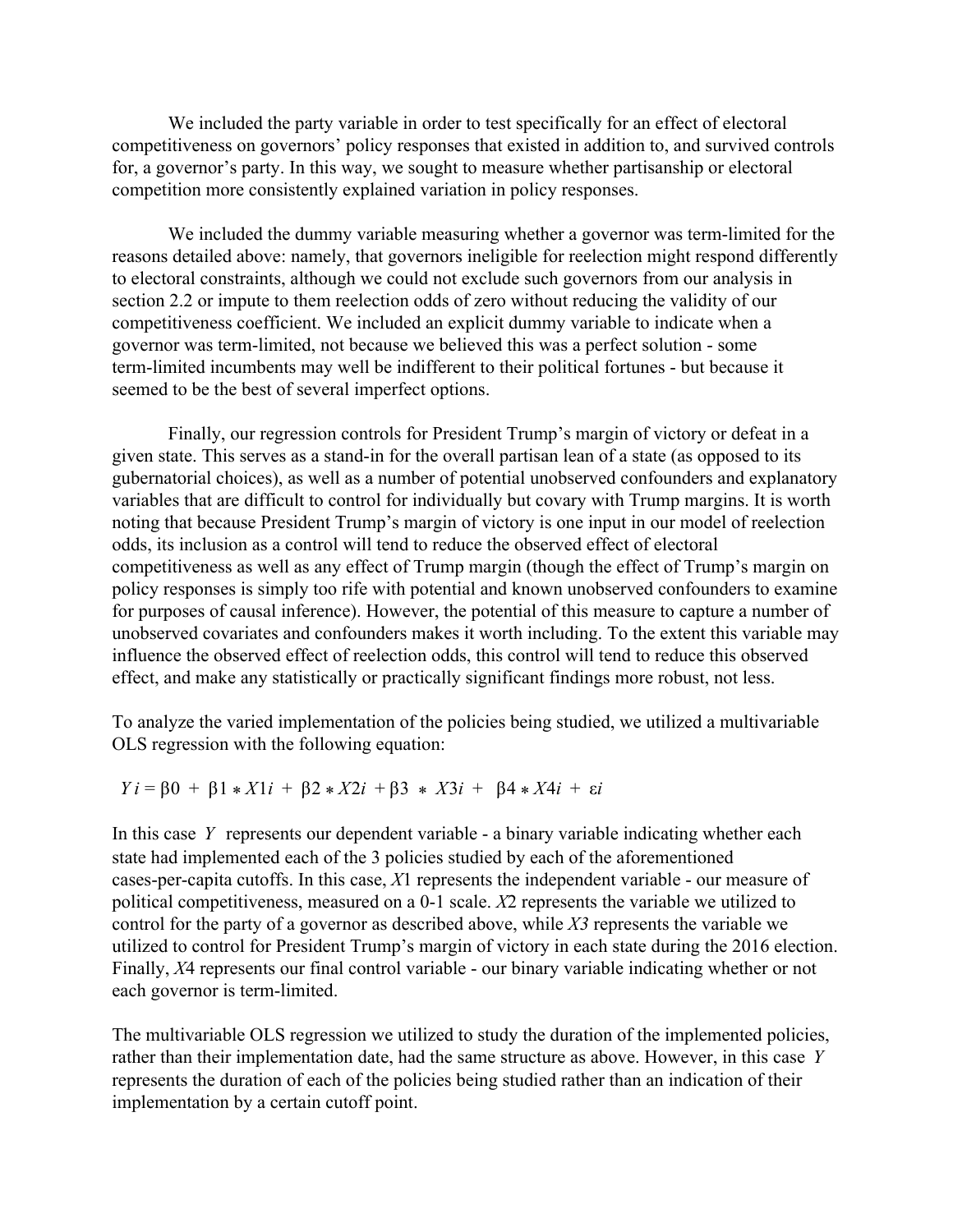Overall, to gauge the effect of political competitiveness, we compared the policy implementation and duration coefficients these regressions produced for our three chosen policies at each of the chosen cases-per-capita cutoffs. This allowed us to estimate the relationship between competitiveness and term limits on the one hand (which each provide some indication of the likely impact of reelection concerns on a governor's decisions), and policy adoption and length on the other.

#### **2.4 Assumptions**

In this study, we make several key assumptions which are worth discussing in some detail. One assumption we make is that the data on the number of COVID-19 cases in their state which governors had access to and acted upon bore some relation to the Johns Hopkins data we used to gauge outbreak severity. We acknowledge that governors' decisions may have been based not on per-capita case counts alone, or specifically on Johns Hopkins' data, but on holistic projections of the spread of Coronavirus within their states. Still, we believe data from Johns Hopkins offers a reasonable approximation of case data as well as the more holistic projections governors were likely given and acted upon as they formulated a pandemic response. We recognize that pandemic severity is a function of more than a simple case count. That said, we have reason to believe many factors that make a pandemic severe and harmful will covary with case count. We also recognize that different states may have favored different data sources. However, we argue our chosen cutoffs are high enough that, by the time states reached them, different institutions had time to attain some measure of correspondence in their case coding and counts. Additionally, by this point it is likely that overall case volume would have reduced the impact of persistent differences between different institutions' coding methods, and states' assessments of overall pandemic severity. Thus, it seems likely that case counts bear some relation to the actual severity of the COVID-19 pandemic in a given state, at a given time. It also seems reasonable to believe that unobserved differences between states with similar case counts have decreased over time.

As a result, we can say with some confidence - though further evidence, especially qualitative evidence, may shed light on this question in more detail - that governors' assessments of pandemic severity are unlikely to have differed according to unobserved variables unrelated to case counts, but related to a governor's partisanship or a state's competitiveness. Moreover, our control for a state's baseline partisanship (President Trump's performance in a given state in the 2016 election) is correlated with several potential confounders that might affect governors' assessments of pandemic risks (e.g. population density). Thus this control allows us to control for any impact these confounders might have on governors' assessments of pandemic severity, and limit any influence they might have on the observed effects of partisanship and electoral concerns. Thus, even if governors utilized case counts or other data which differed drastically from the measures of pandemic severity we utilized, this should not have a significant effect on our results.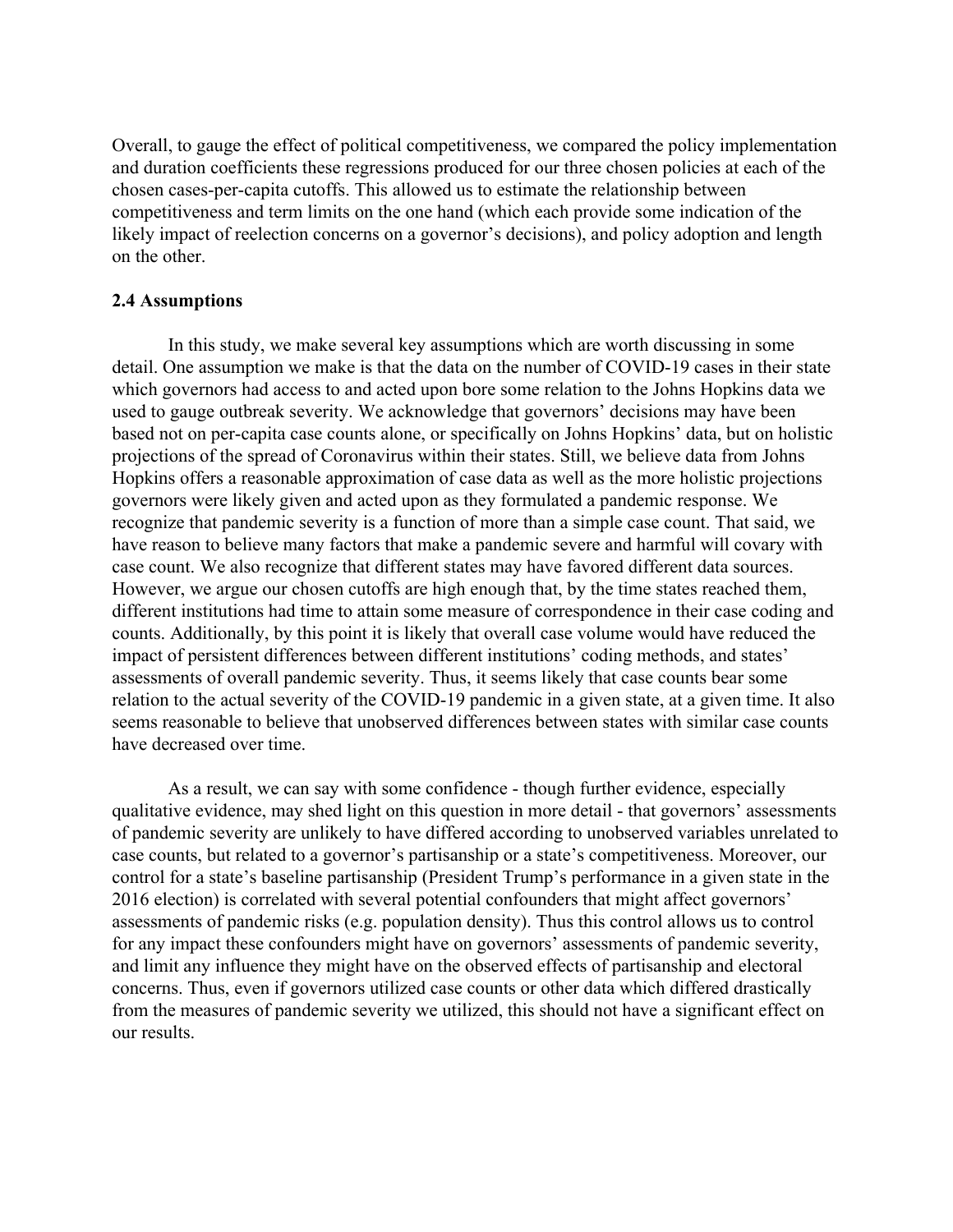# **Results**

### **3.1 Policy Implementation by State**

Overall, the number of states who adopted each of the policies studied varies tremendously. 12 states never implemented a formal stay-at-home order, although 5 of those 12 implemented a less-formal, non-mandatory stay-at-home advisory. This being stated, there were still 7 states who never issued any form of stay-at-home order. By contrast, almost all states issued some form of recommended limit on the number of people allowed to gather together; only two states - North Dakota and Pennsylvania - did not. However, the enforcement of these recommendations varies by state and given the voluntary nature of the policy, it is likely that compliance with this recommendation varied widely across states. Lastly, only 30 states enacted formal restrictions closing all non-essential small businesses, although it seems likely almost all states implemented some version of this policy at some point. This number does not account for differences in the definition of non-essential, which varies by state, or the fact that some states have issued mandates closing particular types of businesses (ex: restaurants or cinemas) without issuing a formal mandate closing all non-essential businesses. However, we can see a broad trend: limits on gatherings were the most common policy response to COVID-19; stay-at-home orders were also implemented by a large majority of states; and the closing of non-essential businesses was less widespread and may have been less uniform.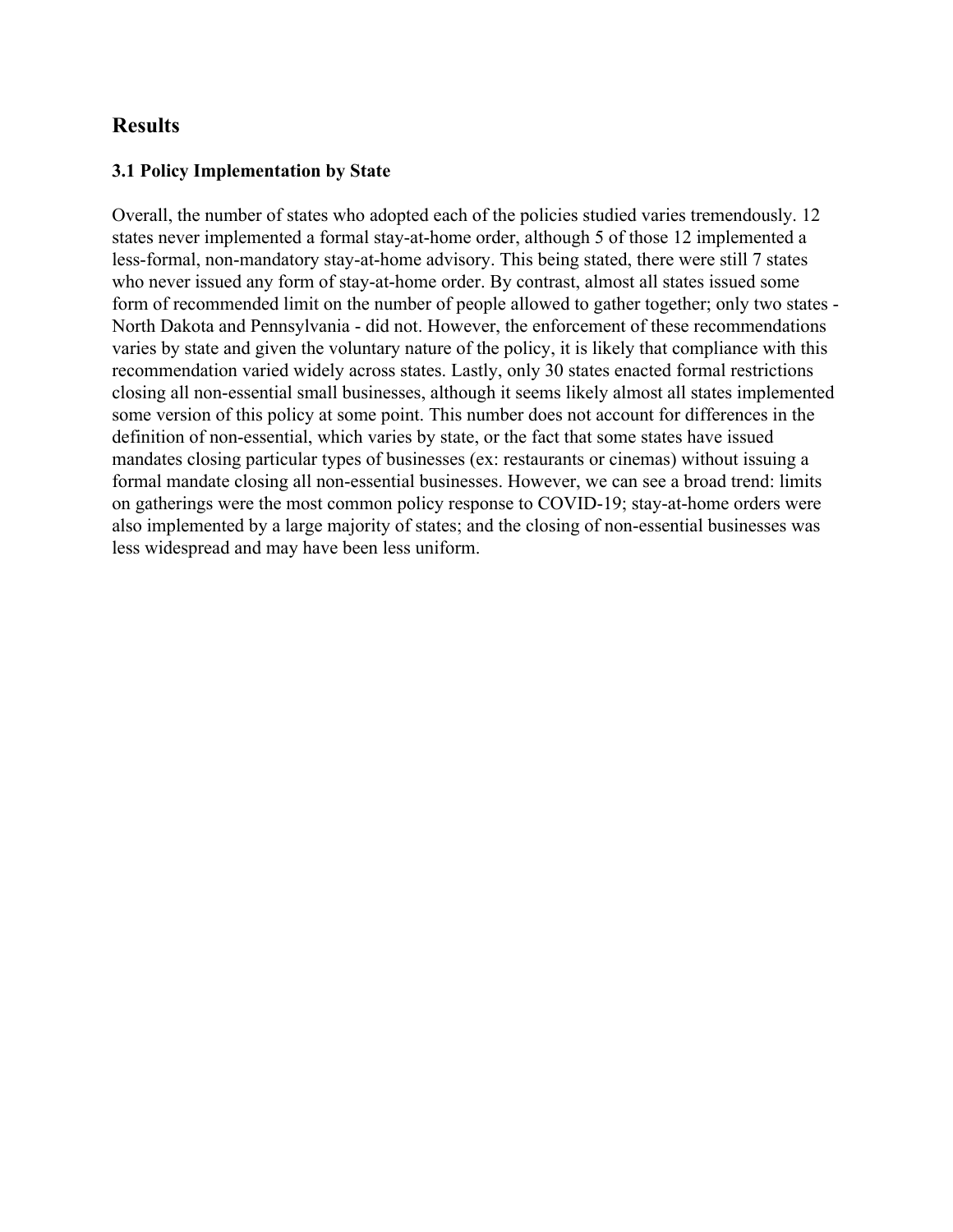| 3.2 Relationship Between Duration of Policies and Gubernatorial Re-Election Probability |  |  |  |  |
|-----------------------------------------------------------------------------------------|--|--|--|--|
|-----------------------------------------------------------------------------------------|--|--|--|--|

|                 | Stay-At-Home<br><b>Orders</b> | Closure of Non-Essential<br><b>Businesses</b> | Recommended Limits on<br>Gatherings |
|-----------------|-------------------------------|-----------------------------------------------|-------------------------------------|
| Electoral       | $-0.722$                      | $-12.304$                                     | $-0.798$                            |
| Competitiveness | (9.786)                       | (15.967)                                      | (8.573)                             |
| Dem governor    | 8.998*                        | 13.995*                                       | 7.408*                              |
|                 | (4.126)                       | (5.9)                                         | (3.130)                             |
| Term-limited    | $10.018**$                    | $-3.866$                                      | $-6.99$                             |
| governor        | (3.548)                       | (7.741)                                       | (4.254)                             |
| Trump vote      | $-0.1294$                     | $-0.304$                                      | $-0.095$                            |
| share           | (0.102)                       | (0.159)                                       | (0.085)                             |
| Intercept       | 56.043***                     | 28.766**                                      | 70.926***                           |
|                 | (6.109)                       | (9.854)                                       | (5.211)                             |
| Observations    | 43                            | 50                                            | 48                                  |

# **Table 1: Observed Effect of Political Factors on Policy Duration**

**Figure 5: Political Factor Effects on Duration of Policies**

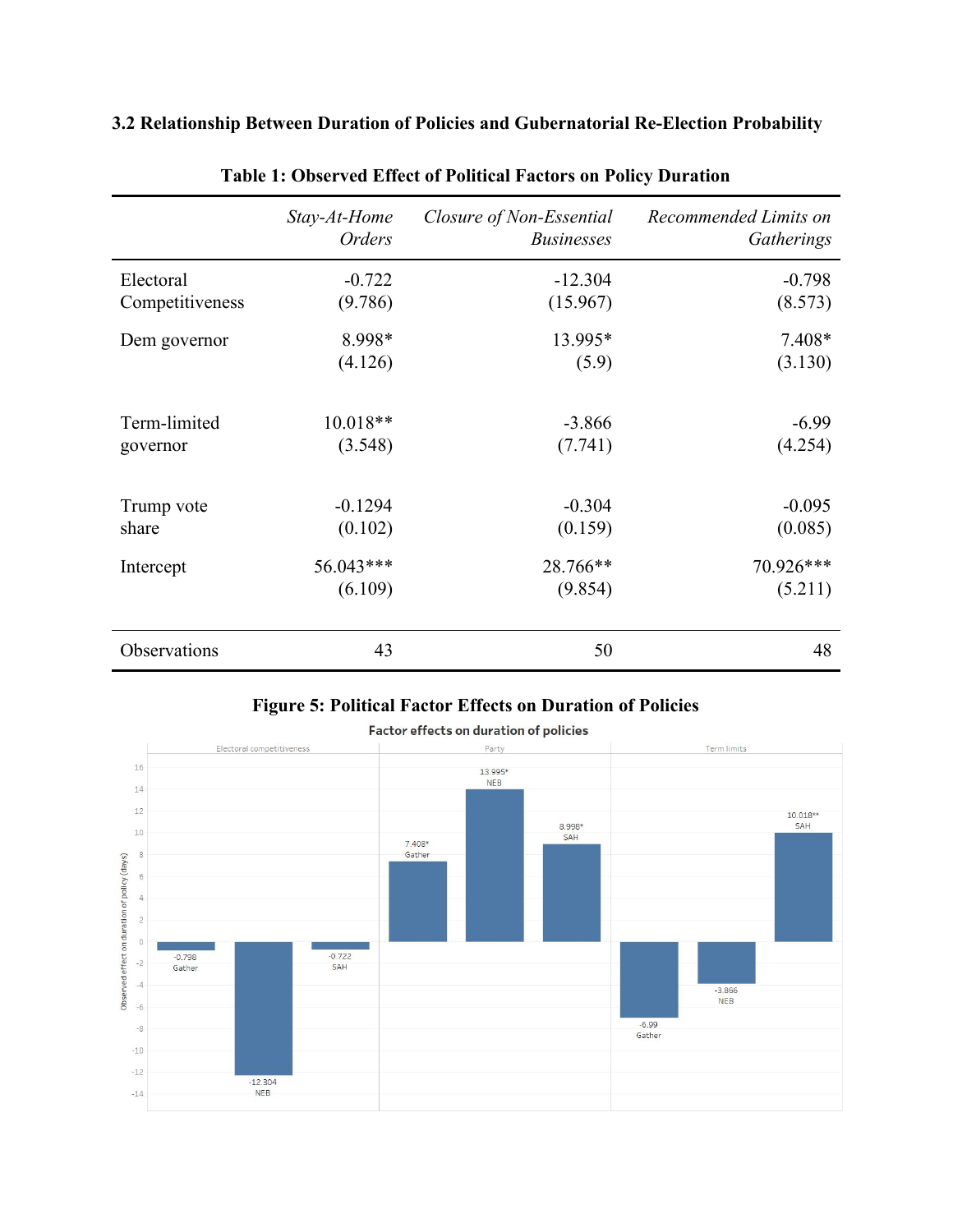There does not seem to be any substantial observed effects of greater electoral competitiveness on the duration of any of the policies studied. For both the duration of stay-at-home orders and the duration of recommended limits on gatherings the observed effects are insignificant and less than 1 day, with very large standard errors. This suggests that there is likely no effect of electoral competitiveness on governors' decisions as to the duration of these two policies. While the observed effect of electoral competitiveness on the closure of non-essential businesses seems large, with a governor in a perfectly competitive race (50% chance of winning) being likely to close non-essential businesses for 12 days less than their counterparts who are 100% certain of winning their race, this finding is not statistically significant. Additionally, the standard error of this coefficient is larger than the coefficient itself. While the size of this effect could warrant further investigation, and more detailed and refined models of competitiveness may help to distinguish between any causal effect and the statistical noise that obscures it, the evidence at hand does not allow us to reject the null hypothesis with any meaningful level of confidence.

Gubernatorial term limits, however, do seem to affect stay-at-home order length. On average, governors who are term-limited implement stay at home orders for 10 days longer than their non-term-limited peers. As this finding is highly statistically significant ( $p < 0.01$ ) and the standard error is less than half of the observed effect, it seems likely that gubernatorial term limits do have a large effect on the duration of stay-at-home orders. It appears governors who are in their last term are much more likely to implement this policy for a longer amount of time than their non-term-limited peers.

The effect of term limits on the duration of non-essential business closures is less clear. On average, we find that governors who are term-limited kept non-essential businesses closed for 3.6 days less than their non-term-limited counterparts. This coefficient is not statistically significant and has a standard error of 7.74 days, double the observed effect. Additionally, this effect seems difficult to reconcile with our finding that term-limited governors implement stay-at-home orders for longer than their counterparts. Thus, it is difficult to accord too much importance to this observed effect.

The effect of term limits on the duration of recommended limits on gatherings seems to also run counter to the findings of their effect on stay-at-home orders. Our analysis suggests that term-limited governors recommend limits on gatherings for 7 days less than their non-term-limited counterparts. Although this observed effect is not statistically significant, its standard error is a little more than half the effect. This suggests that being term-limited may have a negative effect on the duration of recommended limits on gatherings, but further evidence is needed to gauge the validity of this potential effect.

We do find a significant relationship between the party of a governor and the length of stay-at-home orders. On average, Democratic governors keep stay-at-home orders in place 9 days longer than their Republican counterparts. Even the lower bound of the 95% confidence interval (2.83 days) indicates an effect with some practical significance, and this effect's p-value of 0.008 reflects the estimate's considerable robustness. However, the estimated effect of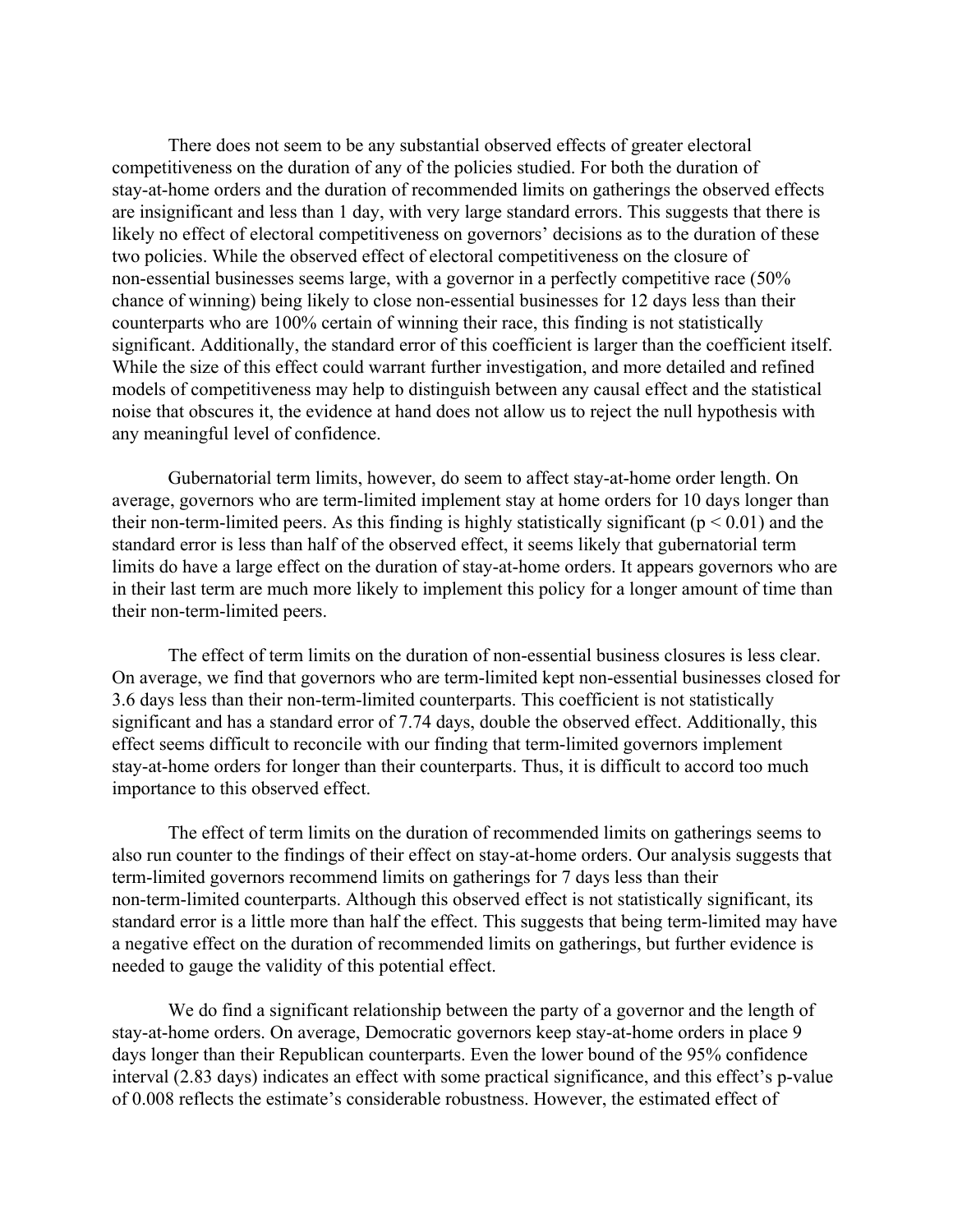partisanship is smaller than the estimated effect of term limits on the duration of governors' stay-at-home orders.

We also find that Democratic governors close non-essential businesses for almost 14 more days than Republican ones. This effect is statistically significant and has a standard error of 5.9 days. Even if our estimate overstates the actual magnitude of this effect by nearly two standard errors, our observed coefficient suggests that Democratic governors will keep such orders in place for several more days. Moreover, the direction of the observed effect is consistent with the significant effect we found for stay-at-home orders. Thus, it seems highly likely that partisanship had a practically and statistically significant effect on the length of time for which governors closed non-essential businesses in response to COVID-19.

Finally, a governor's party appears to have a strong and statistically significant effect on the duration of limits on gatherings. Democratic governors kept limits on gatherings in place for 7.408 days longer than their Republican counterparts, and the SE of this effect (3.13) as well as its p-value (0.023) suggest that partisanship likely exerts a substantial effect on the duration of policies that limit gatherings, just as it affects the duration of other policies enacted in response to COVID-19.

Overall, we find that electoral competitiveness likely had no effect on the duration of the policies which governors implemented in response to COVID-19. While we find the possibility of electoral competitiveness having a large effect on the duration of non-essential business closures, the large standard error of this finding stops us from making any firm conclusions about the effects of electoral competitiveness on the duration of this policy, and a finding isolated to one policy suggests this effect could reflect a meaningful relationship, or it could reflect statistical noise.

The effect of gubernatorial partisanship on the duration of policies implemented in response to COVID-19 is more consistent, statistically significant, and large. This factor's impact on the duration of stay-at-home orders, business closings, and recommended limits on gatherings is statistically significant across all policies, with relatively low standard errors and observed effects of at least 7 days. While the effect of partisanship on the duration of non-essential business closings is by far the largest, all observed effects of this variable offer support for the view that Democratic governors kept policy responses to COVID-19 in place longer than their GOP counterparts.

The observed impact of a term-limited governor is very inconsistent. The presence of a term-limited governor seems to exert a strong and statistically significant effect on the duration of stay-at-home orders. Term-limited governors appear likely to implement such orders for longer periods of time. However, this relationship seems to be reversed when we examine the duration of non-essential business closings as well as recommended limits on gatherings. Although neither of these findings are statistically significant, they suggest that term-limited governors implemented these policies for less time than their counterparts who were not term-limited. Thus, our findings do not suggest a uniform impact of being term-limited on the duration of policies governors implemented in response to COVID-19. Rather, the size and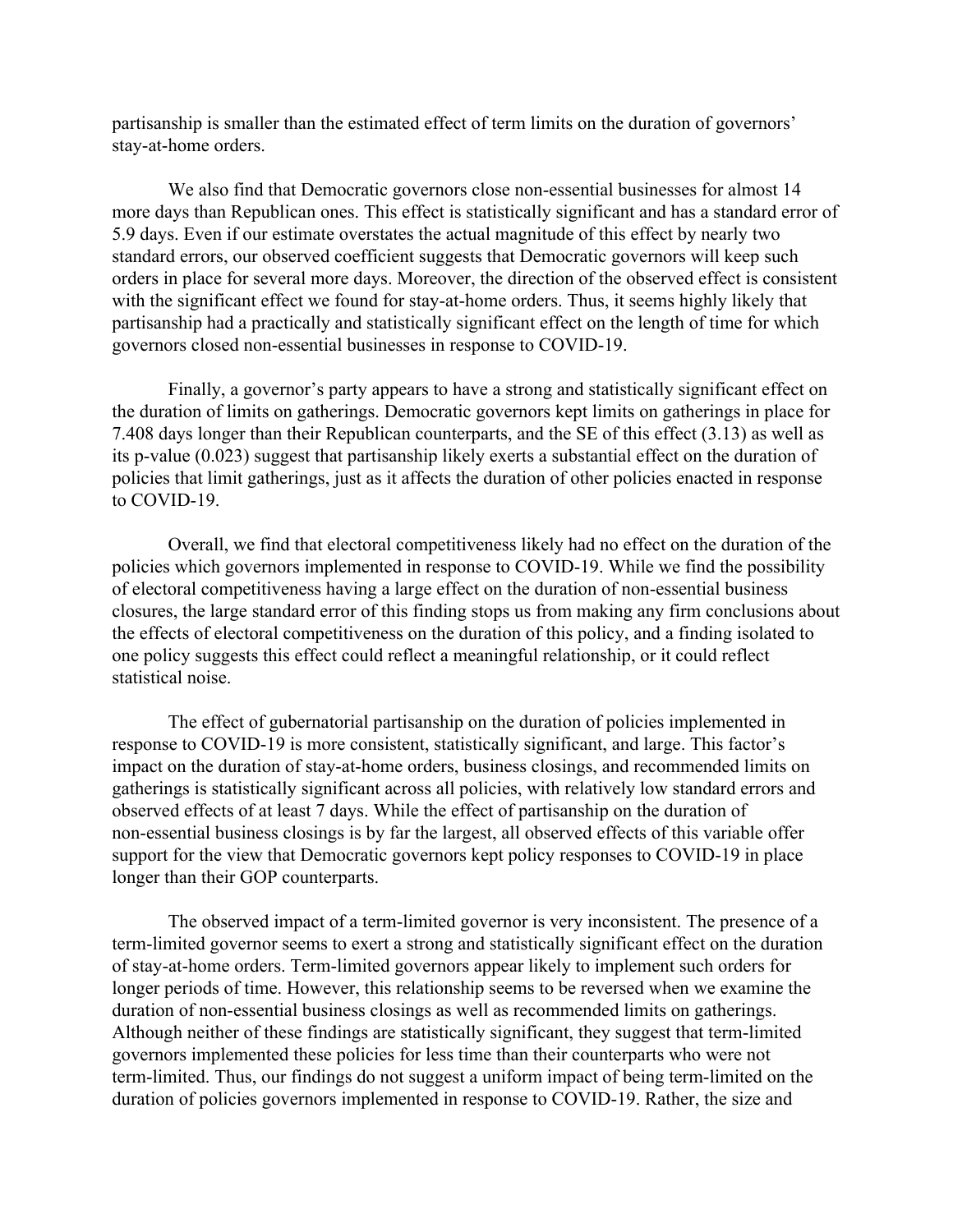direction of observed effects varies across policies. On the whole, the magnitude of the observed effects of this variable are similar to the magnitude of the observed effects of partisanship (though a marked difference is seen in the impact of these variables on the duration of business closings). However, these predicted effects of being term-limited are less statistically significant and consistent than the observed effects of partisanship, and this makes it difficult to draw firm and generalizable conclusions from them with any degree of confidence.

#### **3.3 Effect of Political Factors on Stay-At-Home Orders**

|                 | 125 cases/million | $250$ cpm | 500 cpm    | $1000$ cpm |
|-----------------|-------------------|-----------|------------|------------|
| Electoral       | $-0.119$          | 0.023     | 0.013      | 0.013      |
| competitiveness | (0.4)             | (0.383)   | (0.336)    | (0.336)    |
| Dem governor    | 0.221             | 0.254     | 0.164      | 0.164      |
|                 | (0.148)           | (0.142)   | (0.124)    | (0.124)    |
| Term-limited    | $-0.135$          | 0.068     | $-0.05$    | $-0.05$    |
| governor        | (0.194)           | (0.186)   | (0.163)    | (0.163)    |
| Trump vote      | $-0.003$          | $-0.006$  | $-0.006$   | $-0.006$   |
| share           | (0.004)           | (0.004)   | (0.003)    | (0.003)    |
| Intercept       | 0.435             | 0.461     | $0.745***$ | $0.745***$ |
|                 | (0.247)           | (0.236)   | (0.208)    | (0.208)    |
| Observations    | 50                | 50        | 50         | 50         |

#### **Table 2: Observed Effect of Political Factors on Policy Implementation for Stay-At-Home Orders**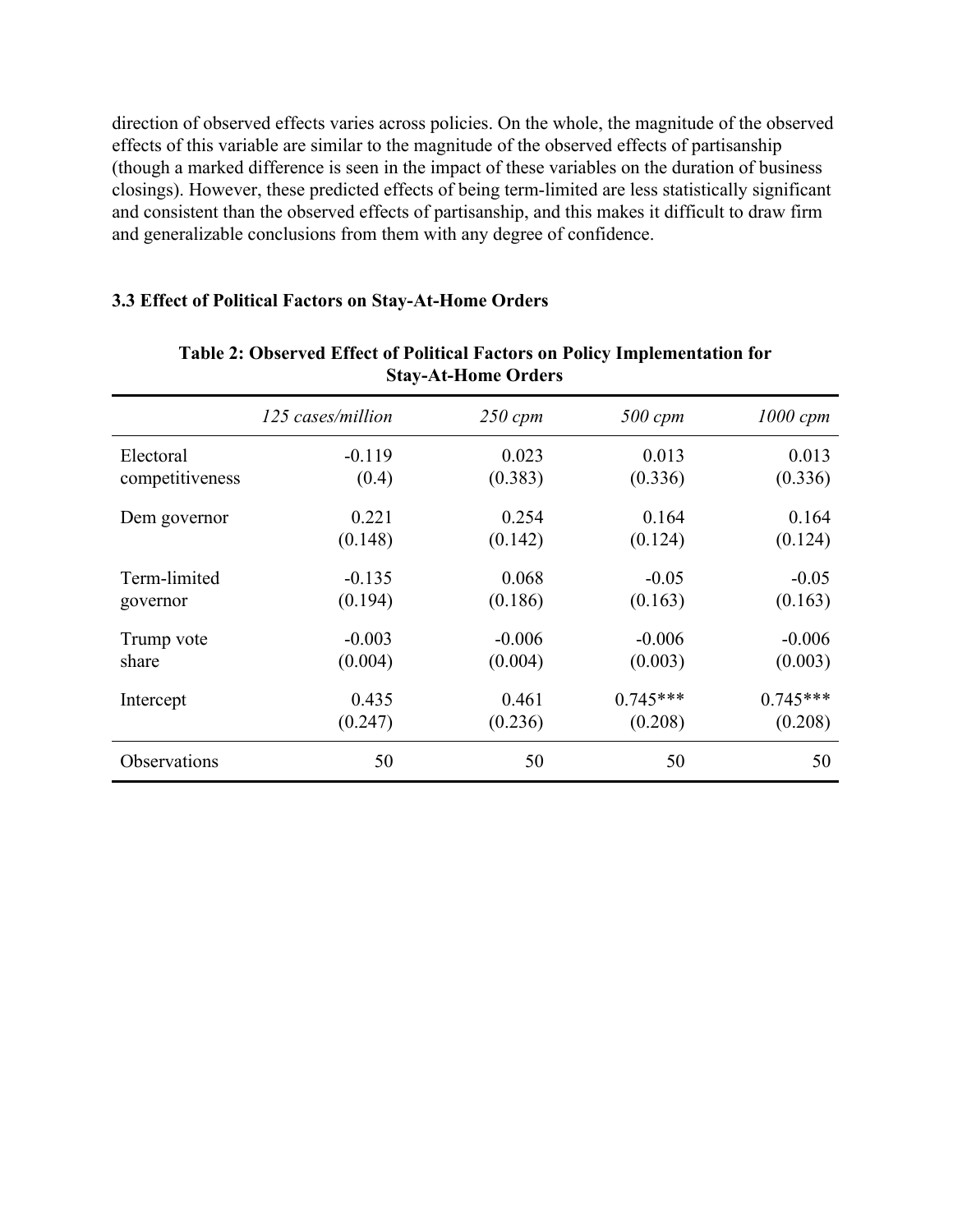### **Figure 6: Factor Effects on Implementation of Stay-At-Home Orders with Differential Cases-per-Capita Cutoffs**



Factor effects on implementation of stay-at-home orders with different case cutoffs

Before discussing observed effects, a note on the results below is in order. Throughout our analysis we find that regressions utilizing both the 500 cases-per-million and the 1000 cases-per-million cutoffs yielded the same outputs for all policies analyzed. Accordingly, we only utilize and discuss the 500 cases-per-million outputs in our analysis.

For each of the cutoffs we use, we find no statistically significant relationship between electoral competitiveness and an incumbent governor's likelihood of implementing a stay-at-home order by the time that cutoff was reached. For every cutoff, we obtain a standard error more than twice our estimated effect. Similarly, we observe p-values of 0.969, 0.952, and 0.766 at each of the cutoff levels as they decrease in magnitude; values which offer little reason to support the null hypothesis. As a result, it is difficult to place too much stock in the observed effect of electoral competitiveness on governors' propensity to implement stay-at-home orders. Additionally, the direction of this effect shifts between the 125 and 250 cases-per-million thresholds, with the effect decreasing as the thresholds increase. At the 125 cases-per-million threshold a governor whose next election is predicted to be perfectly competitive is 12% less likely to have implemented a stay-at-home order than a governor facing an election in which they have 100% certainty of winning. This effect shifts at the 250 cases-per-million threshold, as a governor facing maximum electoral competitiveness becomes 2% more likely to have implemented a stay-at-home order by this cutoff than a counterpart facing an uncompetitive election. This effect decreases even further at the 500 cases-per-million cutoff. The shifting direction of this effect may indicate it is driven by statistical noise rather than a causal relationship. More evidence is needed to draw definitive conclusions from these effects, but it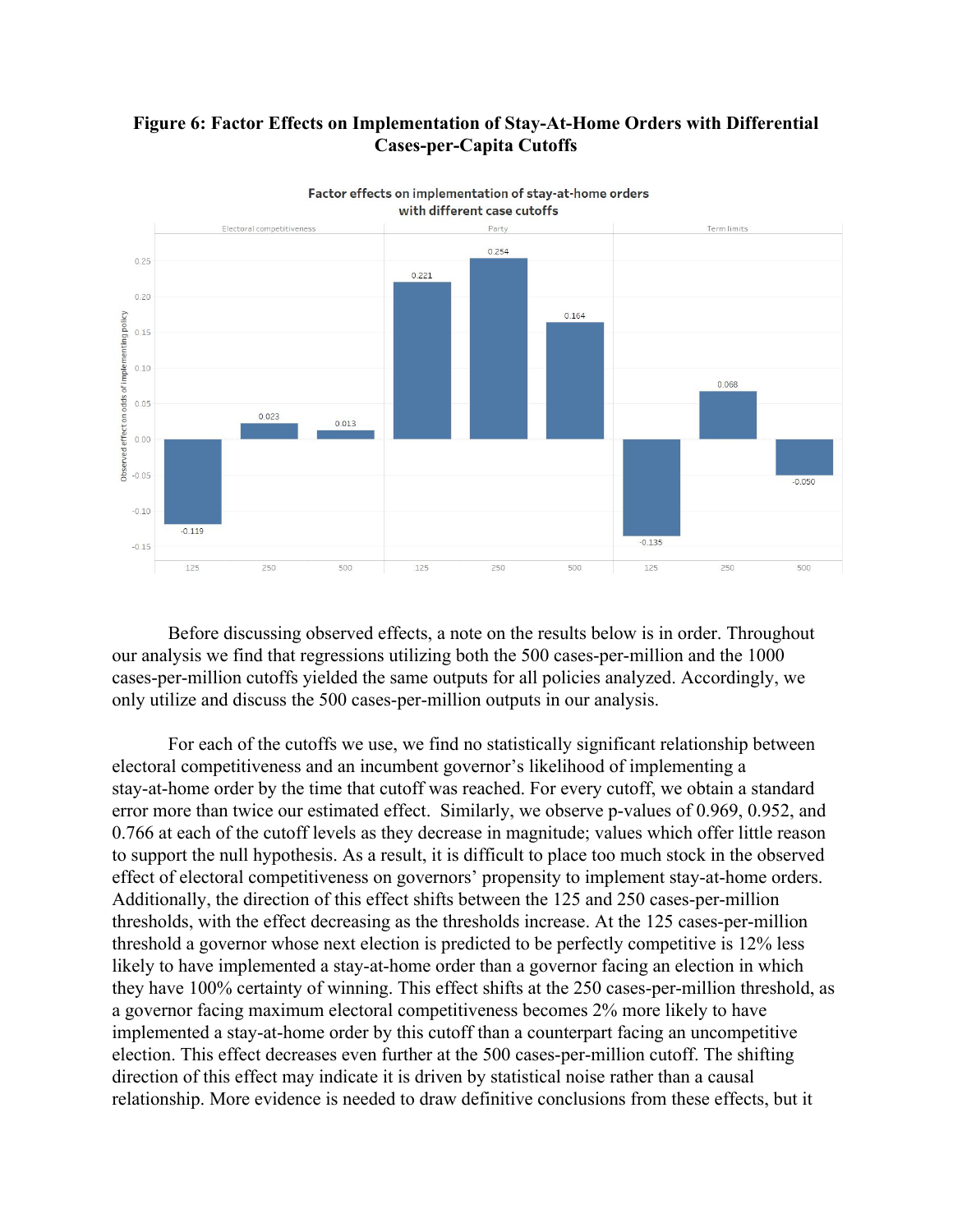seems likely that electoral competitiveness had little or no impact on governors' propensity to impose stay-at-home orders.

The observed coefficients for the effect of a governor's political party are more consistent than those observed for the competitiveness of a governor's reelection bid. They are also much more pronounced. Like the coefficients discussed above, coefficients for a governor's party are not statistically significant. However, these coefficients do approach practical significance - or at least, they are consistently greater than the value of their respective standard errors. These effects' magnitude (all indicate a partisan effect associated with an increase of 16% - 26% in a governor's likelihood of implementing stay-at-home measures), their consistency with other observed partisan effects (the presence of a Democratic governor appears to make the implementation of business closings and limits on gatherings more likely and lengthens the shelf life of all policies), and their concurrence with existing studies on the subject all offer reason to judge these effects by more than their p-values. Additionally, these p-values range from 0.073 to 0.193, making them too large to indicate statistical significance according to prevailing significance thresholds, but small enough that, in combination with the magnitude and consistency of partisan effects on this and other measures, they warrant further investigation. We should not accept these effects uncritically, and it is notable that partisan effects - seen by some as *the* determinant of states' pandemic responses - do not attain unimpeachable significance. However, the partisan effect seen here would still have practical significance if correct, even if the true effect's scale was smaller than our coefficients suggest due to the presence of standard errors that limit its significance. This being said, it is worth noting that the effect of partisanship decreases at the 500 cases-per-million threshold, with the standard error becoming larger in proportion to the coefficient. This suggests that partisanship may have had a larger effect on governors' decisions to implement stay-at-home orders early in the COVID-19 pandemic (before the 125 and 250 cases-per-million cutoffs) than it did as the pandemic progressed. The lower effect of partisanship at later stages of the pandemic may be consistent with an account in which initial responses to uncertain health risks reflected partisan differences in risk sensitivity or aversion to the costs of public-health measures. In such an account, these partisan differences may have decreased later in the COVID-19 pandemic as case counts and public-health experts' recommendations have grown more consistent and uniform. However, more research is needed to investigate and validate any such account.

As for the impact of a governor subject to term limits, these results offer no clear insights. None of the observed coefficients are statistically significant. The effect closest to significance is the effect seen as states reached the 125 case-per-million mark, and even this effect has a p-value of 0.491. While p-values alone are not always reason enough to reject a coefficient out of hand, the high p-values and contradictory signs of these coefficients, as well as their limited magnitude and practical significance, suggest the observed effects in this regression are products of chance, not indicators of any meaningful relationship. If any such relationship exists, it is too small, subtle, and challenging to isolate without more precise methods.

Overall, we find few statistically significant relationships between political factors and the likelihood governors will implement stay-at-home orders. On examining the impact of a governor's party, we observe effects of considerable magnitude and potential practical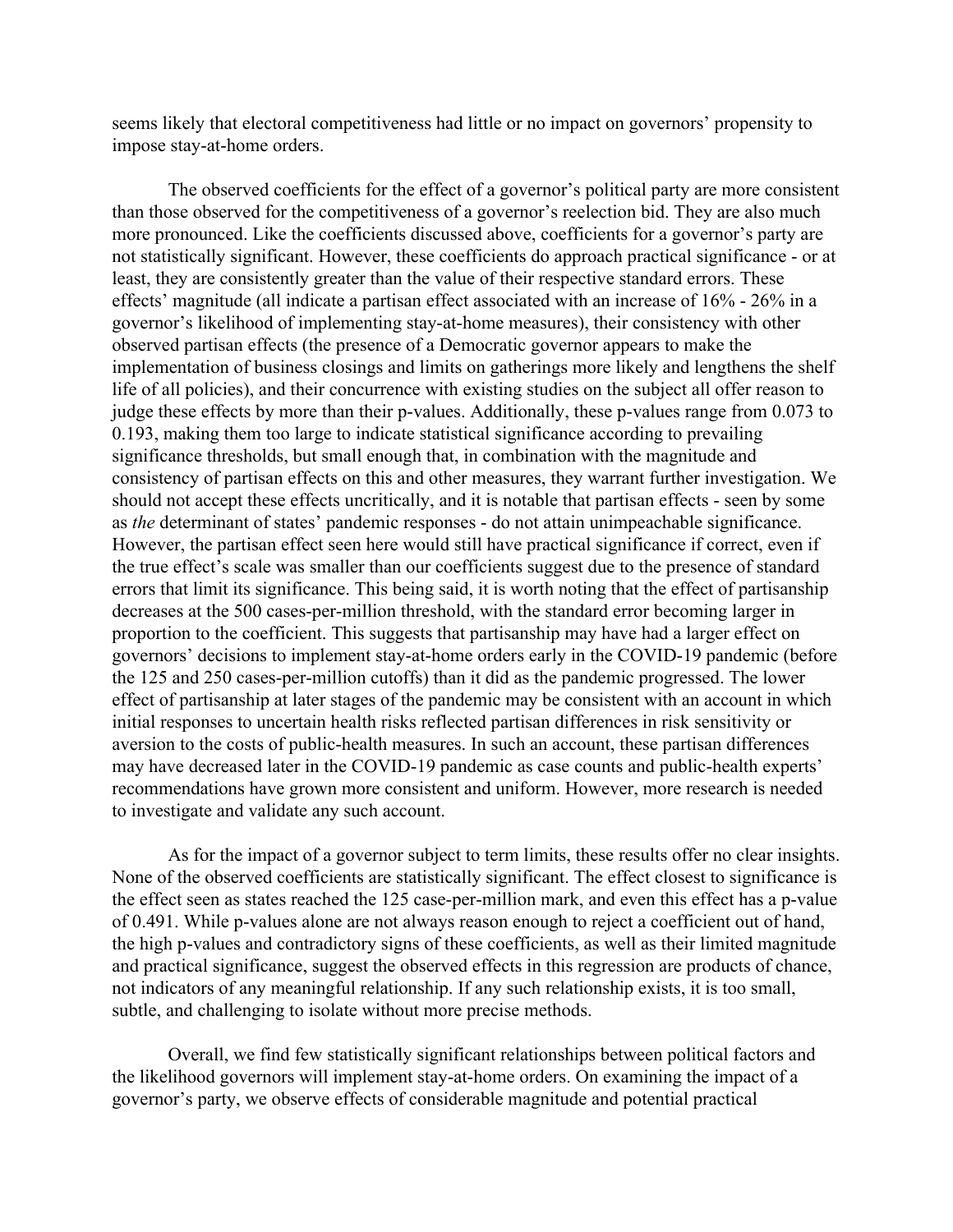significance. This supports other researchers' claims that partisanship has had a large effect on the policy responses of governors to the COVID-19 pandemic. The observed effects of gubernatorial term limits are less consistent (both internally and in relation to the observed effects of this variable on other public health measures), and less pronounced. Therefore, observed coefficients seem less likely to reflect meaningful effects. Similarly, our findings for electoral competitiveness suggest no clear and pronounced impact. While the size of the observed effect early in the pandemic (at the 125 cases-per-capita cutoff) suggests that electoral competitiveness may have some effect on the policy decisions of governors in response to COVID-19, the changing directions of this predicted effect, along with a lack of statistical significance and large standard errors, offer little evidence that electoral competitiveness affected the implementation of stay-at-home orders.

|                 | 125 cases/million | $250$ cpm | $500$ cpm | $1000$ cpm |
|-----------------|-------------------|-----------|-----------|------------|
| Electoral       | $-0.086$          | $-0.055$  | $-0.337$  | $-0.337$   |
| competitiveness | (0.389)           | (0.385)   | (0.380)   | (0.380)    |
| Dem governor    | 0.165             | 0.205     | 0.249     | 0.249      |
|                 | (0.144)           | (0.142)   | (0.140)   | (0.140)    |
| Term-limited    | $-0.099$          | $-0.044$  | $-0.09$   | $-0.09$    |
| governor        | (0.188)           | (0.187)   | (0.184)   | (0.184)    |
| Trump vote      | $-0.008*$         | $-0.008*$ | $-0.007$  | $-0.007$   |
| share           | (0.004)           | (0.004)   | (0.004)   | (0.004)    |
| Intercept       | $0.535*$          | $0.548*$  | $0.754**$ | $0.754**$  |
|                 | (0.24)            | (0.237)   | (0.235)   | (0.235)    |
| Observations    | 50                | 50        | 50        | 50         |

### **3.4 Effect of Political Factors on the Closing of Non-Essential Businesses**

**Table 3: Observed Effect of Political Factors on Policy Implementation for Closing of Non-Essential Businesses**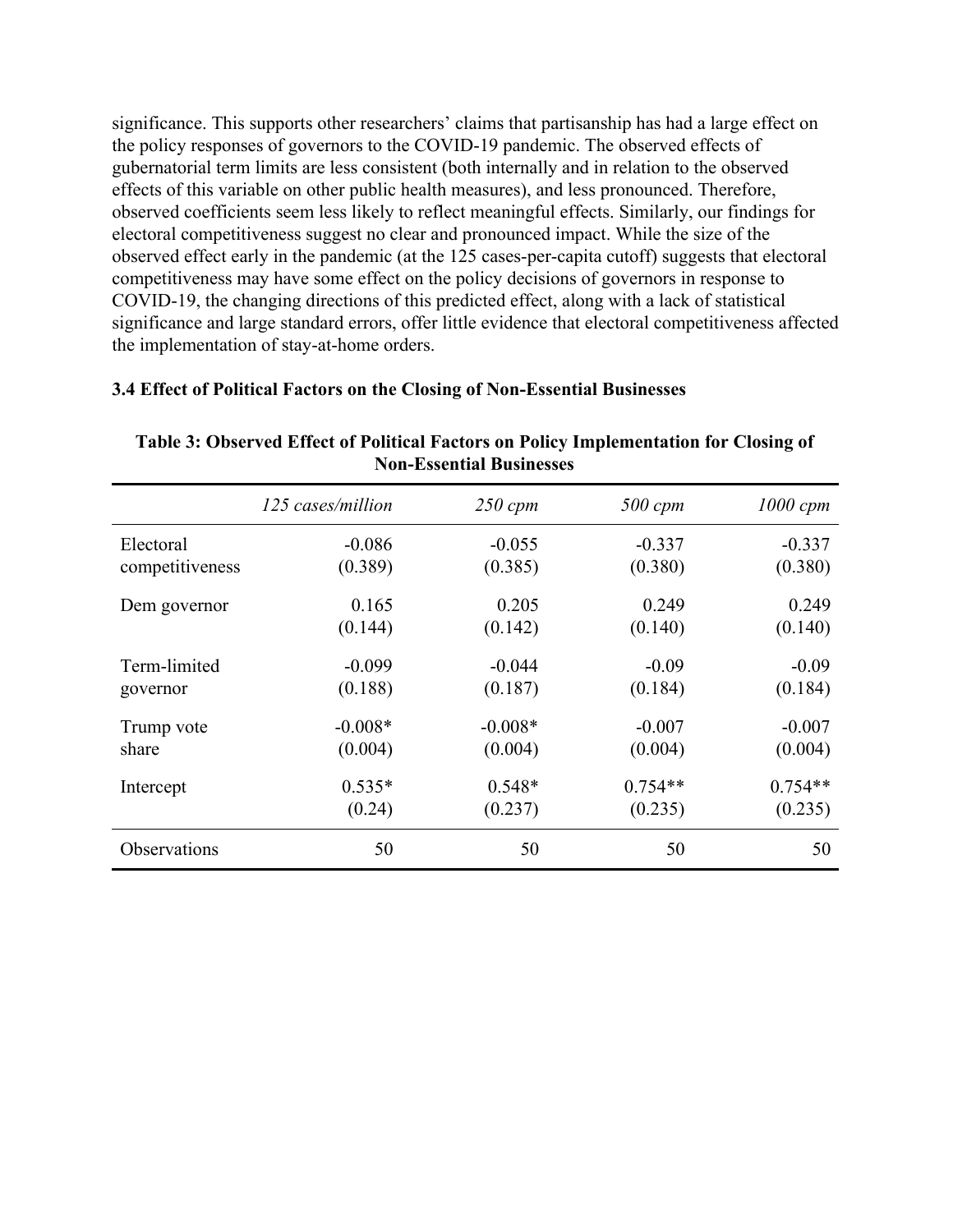



Factor effects on implementation of business closings

The electoral competitiveness a governor faces in the next election seems to have some effect on the closure of non-essential business at times. Notably, we observe one of the larger coefficients found when studying the effect of electoral competitiveness on any policy - our results suggest a governor who faces a perfectly competitive race will be 34% less likely to close non-essential businesses at the 500 cases-per-million cutoff than a governor facing a completely uncompetitive election. However, this effect is not statistically significant and its standard error is larger than the observed effect. Thus, this effect seems to be an outlier and is far more pronounced than effects seen earlier in the pandemic's severity. At lower levels of outbreak severity, the effect of electoral competitiveness maintains its direction but drastically drops in size, while the standard errors become more than 3 times as large as the observed effects. Thus, overall while our findings suggest that electoral competitiveness may have had an effect on governors' decisions to close non-essential businesses later in the pandemic, and the consistency of these effects' direction should not be dismissed out of hand, more research is needed to confirm whether these results reflect a true effect.

Partisan effects on the closure of non-essential businesses also lack statistical significance. However, the direction of estimated effects in our analysis are consistent at different thresholds, as well as consistent with the observed effect of partisanship on other policies. Just as Democrats are more likely to enact stay-at-home orders and limits on gatherings, they are more likely to shutter non-essential businesses. These effects are large enough to have some practical significance - they do not dip below 0.16, and over longer windows of time they exceed 0.20, or a difference of nearly 20 percentage points in a governor's likelihood of closing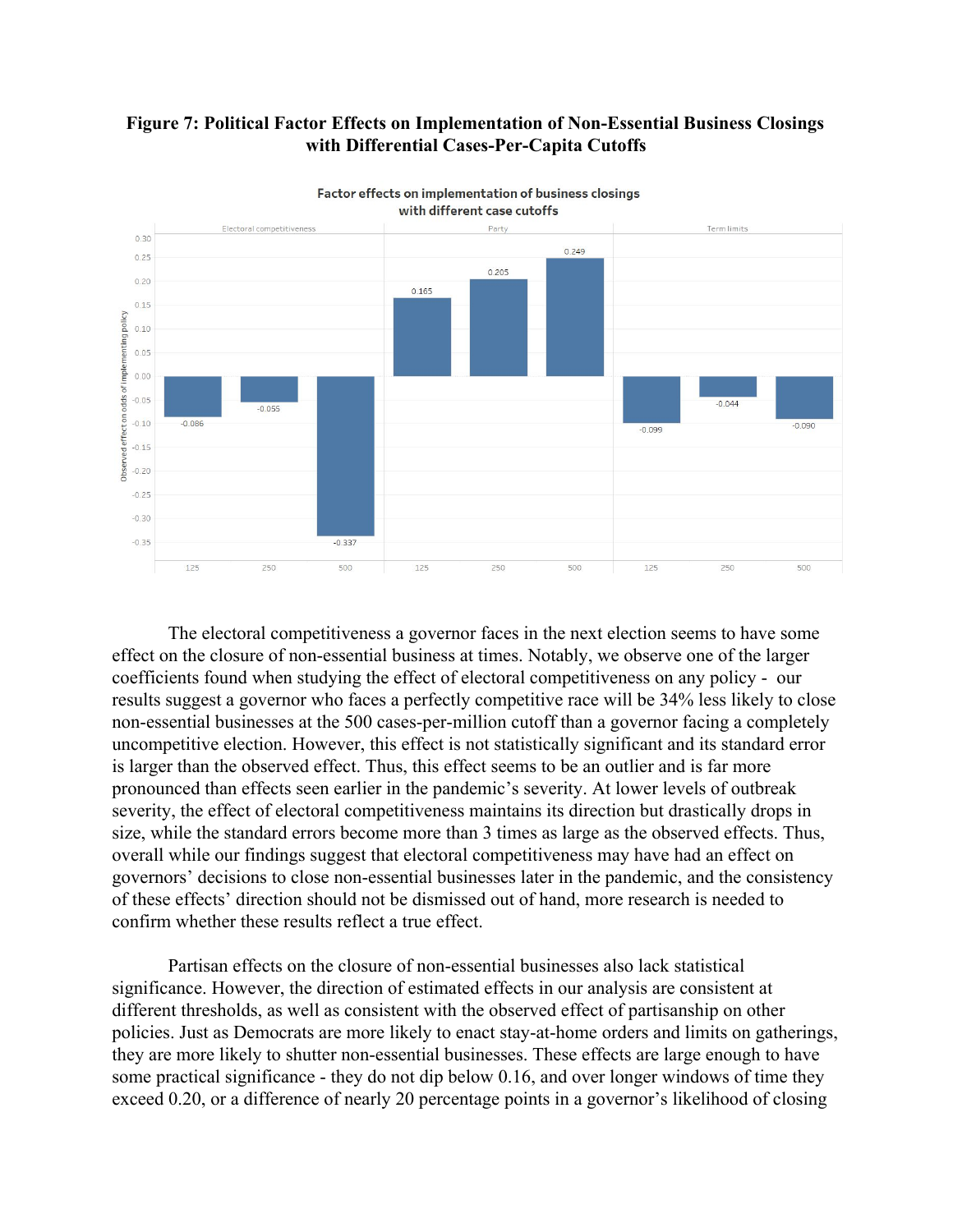businesses. The standard errors of these effects are fairly sizable, at least relative to the observed effects, but do not dwarf the size of the effects observed. These effects' p-values are more of a mixed bag, but reach as low as 0.083, and are never high enough to make any causal relationship implausible or highly unlikely. The effect of party on business closings does diverge from observed partisan effects on stay-at-home orders. The effect of partisanship on the closure of non-essential businesses grows as the severity of the pandemic progresses. If (limited) signs that partisan effects might be shrinking as states reached a 500 case-per-million cutoff could indicate partisanship was taking a back seat to public health, this divergence on business closings may indicate the opposite: a growing gulf between Republicans concerned with protecting the economy, and increasingly unwilling to leave businesses idle, and Democrats more willing to impose costs on businesses, and remain steadfast in their commitment to public-health restrictions. As with stay-at-home orders, this is a possible causal account - not a definitive one. More research is needed to test any such effect in detail.

The impact of term limits on a governor's propensity to close businesses is fairly consistent across a variety of different cases-per-capita cutoffs. This impact is also consistent with this variable's estimated impact on governors' likelihood of enacting limits on gatherings and the duration for which they do so, as well as its estimated impact on the duration of non-essential business closings. However, the practical significance of this effect is limited; the observed coefficients suggest an effect that modifies governors' odds of closing businesses by less than ten percentage points. The standard errors for these coefficients are all larger than the observed effects, and this fact - coupled with a lack of statistical significance narrowly defined casts doubt on the effects we observe. However, the consistent direction and size of our observed effect suggest we should not rule out the possibility of term limits affecting governors' decisions to close businesses. Overall, this evidence does not dismiss the possibility of - but offers limited evidence for - a causal relationship. More research is needed before any firm conclusions can be reached about the effect of term limits on governors' decisions to close non-essential businesses.

In summary, we find evidence that may indicate electoral competitiveness influenced the closure of non-essential businesses as the COVID-19 pandemic progressed. This observed effect runs contrary to what evidence we found for an effect of electoral competitiveness on the implementation of stay-at-home orders at lower levels of outbreak severity. As such, it is hard to place too much stock in hypotheses about a consistent effect of electoral competitiveness on governors' decisions. Democratic control of the governorship, for its part, seems to consistently increase the likelihood a state will adopt public-health restrictions - both by closing non-essential businesses in response to COVID-19 and more broadly. Finally, while the impact of term limits is consistent for the most part, it is not pronounced enough and does not have enough practical significance to outweigh the uncertainty of our estimate - reflected in its high standard error and p-value.

#### **3.5 Effects of Political Factors on Likelihood of Gathering Limits**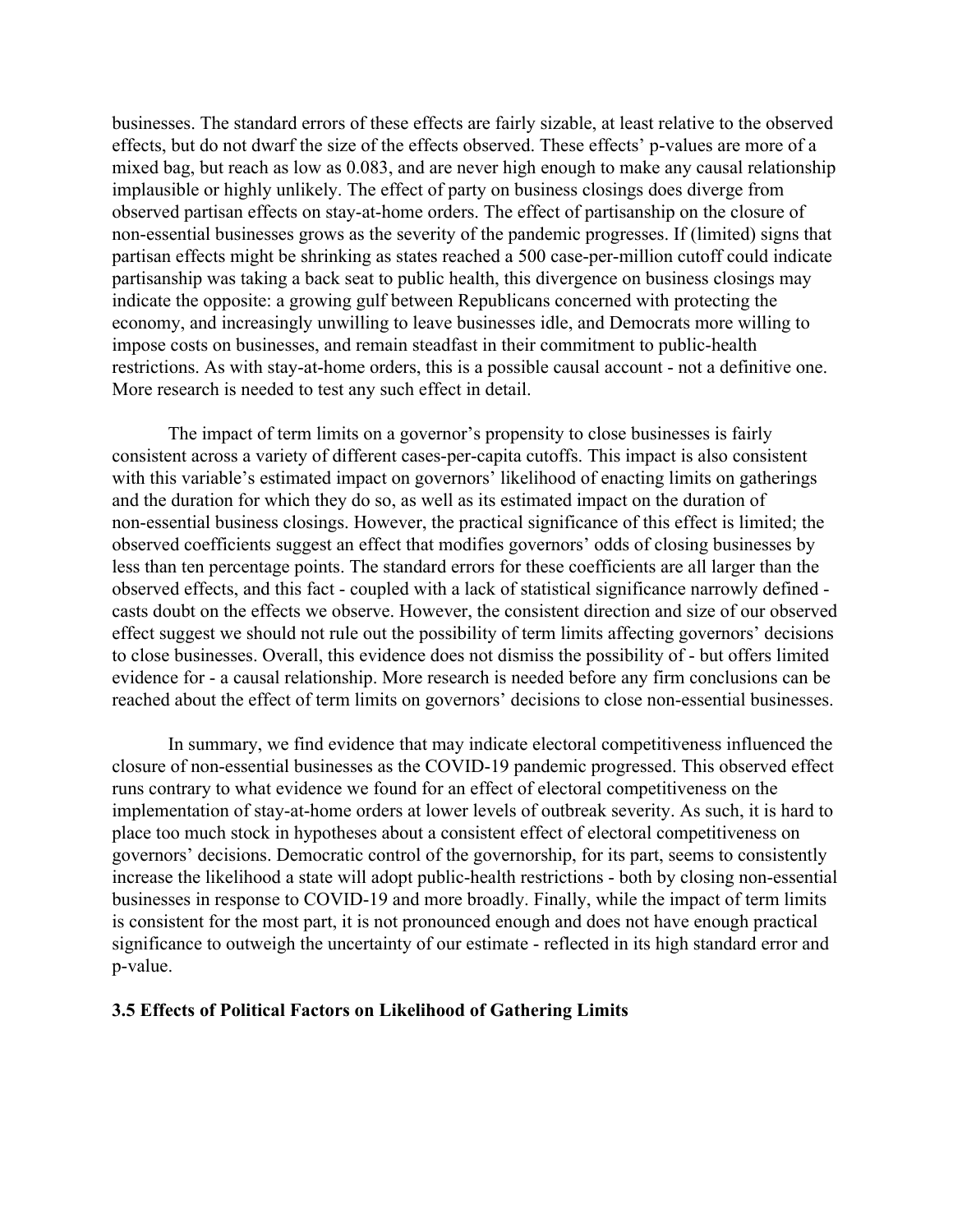|                 | 125 cases/million | $250$ cpm   | 500 cpm    | $1000$ cpm |
|-----------------|-------------------|-------------|------------|------------|
| Electoral       | $-0.03$           | $-0.172$    | $-0.129$   | $-0.129$   |
| competitiveness | (0.249)           | (0.224)     | (0.160)    | (0.160)    |
| Dem governor    | 0.147             | 0.071       | $-0.007$   | $-0.007$   |
|                 | (0.092)           | (0.083)     | (0.059)    | (0.059)    |
| Term-limited    | $-0.289*$         | $-0.034$    | $-0.083$   | $-0.083$   |
| governor        | (0.121)           | (0.108)     | (0.078)    | (0.078)    |
| Trump vote      | $-0.002$          | $-0.002$    | $-0.002$   | $-0.002$   |
| share           | (0.002)           | (0.002)     | (0.002)    | (0.002)    |
| Intercept       | $0.901***$        | $1.005$ *** | $1.067***$ | $1.067***$ |
|                 | (0.154)           | (0.138)     | (0.099)    | (0.099)    |
| Observations    | 50                | 50          | 50         | 50         |

# **Table 4: Observed Effect of Political Factors on Policy Implementation for Recommendation of Limiting Gatherings**

### **Figure 8: Political Factor Effects on Implementation of Recommended Limitations on Gatherings with Differential Cases-per-Capita Cutoffs**

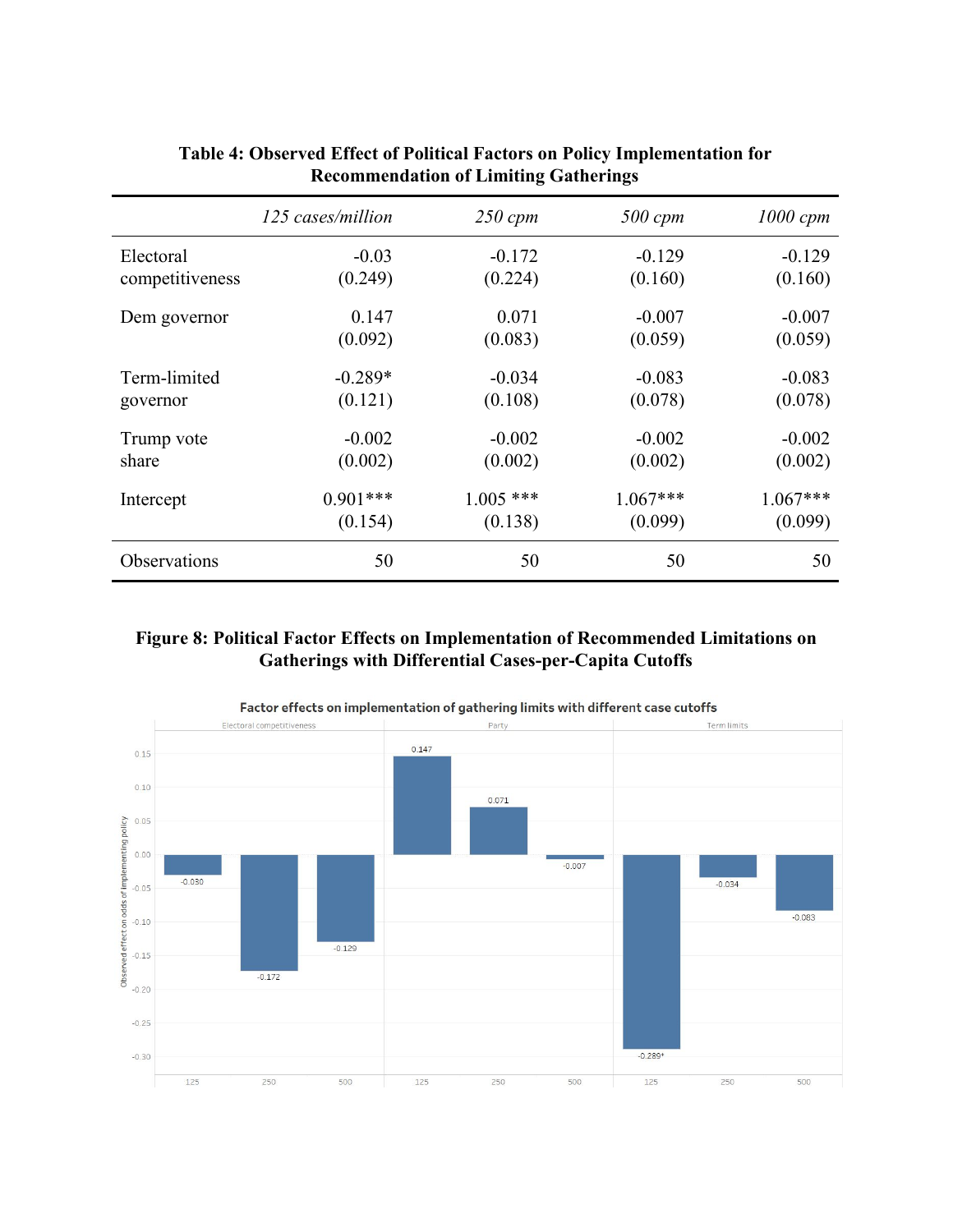We do not find a statistically significant relationship between the competitiveness of a governor's re-election bid and that governor's likelihood of imposing limits on gatherings. At the 125 cases-per-million level, a governor facing perfect electoral competitiveness is only 3% less likely to recommend limitations on gatherings than a governor whose reelection or defeat is assured. As the severity of the outbreak increases, so does the estimated effect of electoral competitiveness. At the 250 cases-per-million cutoff, governors facing perfect electoral competitiveness are 17.2% less likely to implement such limits. At the 500 cases-per-million cutoff, this effect decreases slightly to 12.9%. The consistent direction and relatively consistent moderate size of these coefficients suggests that electoral competitiveness may have influenced some governors' decisions to restrict gatherings, but any such effect is likely to have limited practical significance. The limited magnitude and lack of statistical significance of the effects we observed points to an effect that is small at most - although estimates of any potential effect grow less variable and closer to significance at later stages of the pandemic. More research is needed to conclusively support or reject any such effect.

Evidence for a partisan effect on governors' likelihood of imposing limits on gatherings is mixed. At earlier points in the COVID-19 pandemic, Democrats appear more likely to impose such limits - though this effect is not statistically significant. As the pandemic progresses, this effect all but disappears. This evidence is consistent with an account in which limits on gatherings were tied to early partisan differences in implementation of other policies, but became a point of consensus as GOP states eased other restrictions, because limits on gatherings were less restrictive and provoked less resistance than other policies. This account would explain why a partisan effect is seen for all policies at first, but is less pronounced for gatherings than for other policies later in the pandemic. On the other hand, the evidence we find could indicate that partisanship simply does not affect governors' propensity to limit gatherings. This account has the benefit of simplicity, and is always a possibility in the absence of statistically significant effects. These competing explanations for the results we obtain require further investigation.

The relationship between term limits and a governor's decision to recommend limitations on gatherings is consistently negative, but its scale varies. There is a statistically-significant negative relationship between these variables at the 125 cases-per-million cutoff; governors who are term-limited are 29% less likely to recommend limits on gatherings than those who are not (p=.021), and the standard error for this coefficient is markedly smaller than the coefficient itself. However, the strength of this relationship decreases dramatically at the 250 cases-per-million cutoff; at this point, governors who are term-limited are just 3.4% less likely to implement gathering limits than their counterparts. The small magnitude and persistent variation of this effect means that at this cutoff, the impact of term limits is not statistically significant. In fact, at this cutoff the observed standard error exceeds the coefficient's size. At the next cutoff, we find a somewhat larger effect of term limits, although this effect is not as large at this cutoff as it is for a cutoff of 125 cases-per-million. At this point, governors who are term-limited are 8.3% less likely to implement gathering limits. Although this finding is statistically insignificant, the standard error is smaller than the coefficient. On the whole, the consistent negative relationship we observe between term-limited governors and implementation of gathering limits may be reason to examine this effect further - although the observed effects lack statistical, and sometimes (especially at the 250 cases-per-million cutoff) practical significance.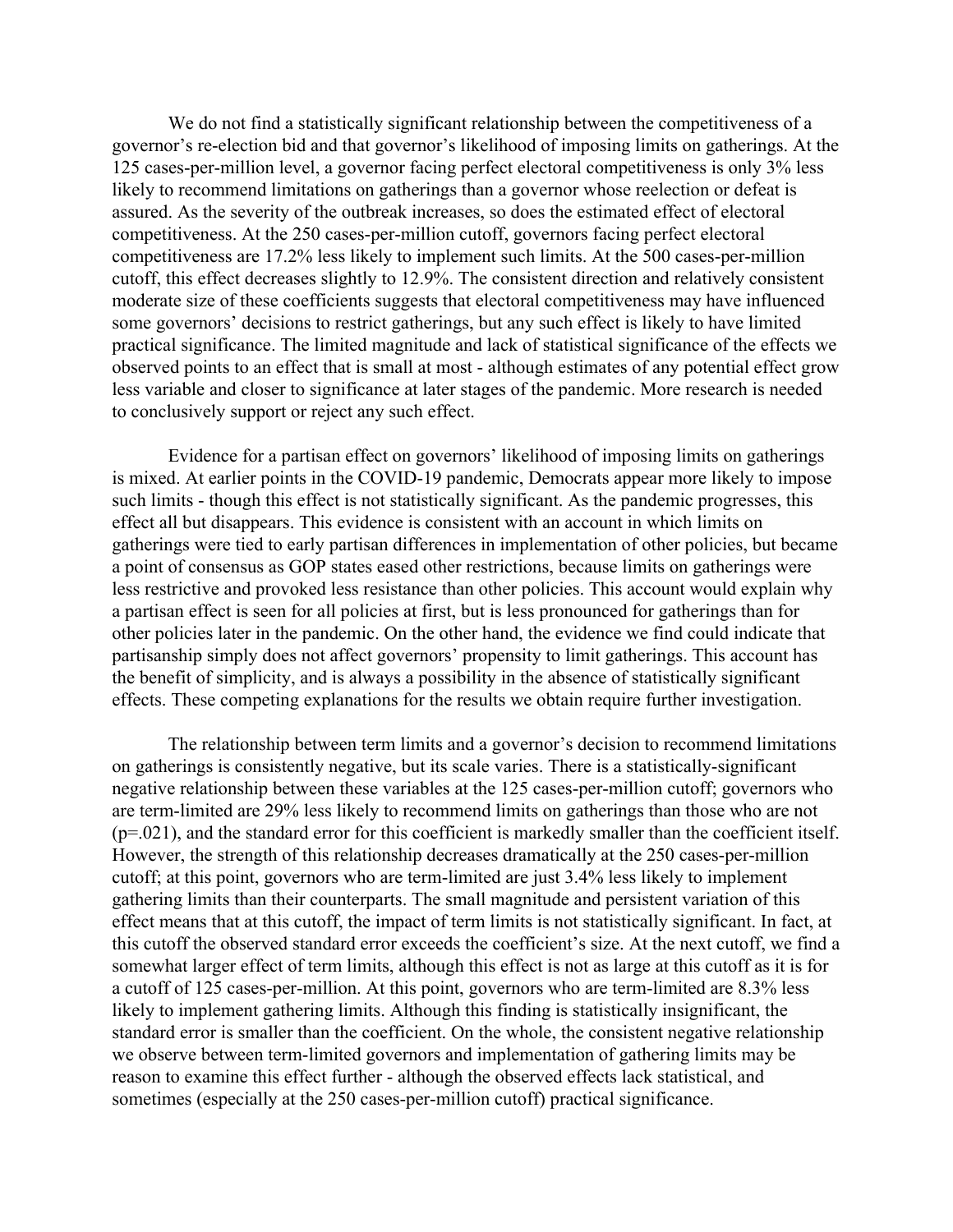In short, our evidence suggests that electoral competitiveness may have a negative effect on the propensity of governors to limit gatherings - one most visible at higher levels of outbreak severity. By contrast, the effects of both partisanship and term limits on governors' decisions regarding the implementation of this policy seem larger early in the COVID-19 pandemic but become smaller as the pandemic progresses. These effects seem to have some practical significance at times, but for the most part their statistical significance is limited.

## **4: Conclusions and Further Implications**

.

Overall, our findings echo others' conclusion that partisanship has influenced governors' decisions to implement policies in response to the COVID-19 virus. Across all three policies studied, at a variety of levels of pandemic severity, we find a positive relationship between the presence of a Democratic governor and the likelihood a state will restrict normal activity in order to contain viral spread, as well as the duration of such restrictions. Not every estimate of this relationship is statistically significant, but its consistency suggests greater validity than any single p-value might imply. We tentatively concur with prior findings that Democratic governors are more likely to adopt restrictive public-health measures than their Republican counterparts. We also find that Democratic governors are likely to maintain such policies for longer periods of time - and this effect is statistically significant, with a magnitude that gives it practical significance, for all policies. Even in an analysis that incorporates several other political factors, partisanship seems to drive policy choices in response to COVID-19. This is consistent with over a decade of findings on the strong and persistent influence of party ties on policy. Even in the face of a public-health crisis, partisan cues and attitudes appear to retain their hold. This is true despite a fairly broad consensus among the general public in support of social distancing.<sup>7</sup> Elites, it seems, have managed to stay polarized on a subject on which their voters agree.

The impact of electoral concerns on governors' pandemic responses seems less clear-cut. Governors who face more competitive races generally appear less likely to enact public-health restrictions. This effect is seen at several different stages of the pandemic's progression for our analysis of business closings and restrictions on gatherings, while an analysis of stay-at-home orders shows positive effects at some points in the pandemic and negative ones at others. An analysis of policy duration suggests governors in competitive states kept public-health restrictions in place for a shorter period of time than their counterparts in blowout races. This may reflect a reluctance on the part of governors to impose burdensome restrictions on their voters, or incur the major economic costs associated with a pandemic response, when their reelection is likely to be decided by a narrow margin and any loss of support can prove fateful. Such an account would be consistent with the lower frequency and duration of public-health measures in states with competitive elections. However, we must emphasize that this account is tentative and uncertain. No single effect of this variable is robust at a significance threshold of p = 0.05, and unlike partisan effects, this effect is not universal and consistent. Stay-at-home orders

<sup>7</sup> Burns, Katelyn. "Polls: Americans Don't Want to End Social Distancing Policies despite Financial Devastation." Vox, April 29, 2020[.](https://www.vox.com/policy-and-politics/2020/4/29/21241069/polls-social-distancing-policies-financial-devastation)

<https://www.vox.com/policy-and-politics/2020/4/29/21241069/polls-social-distancing-policies-financial-devastation>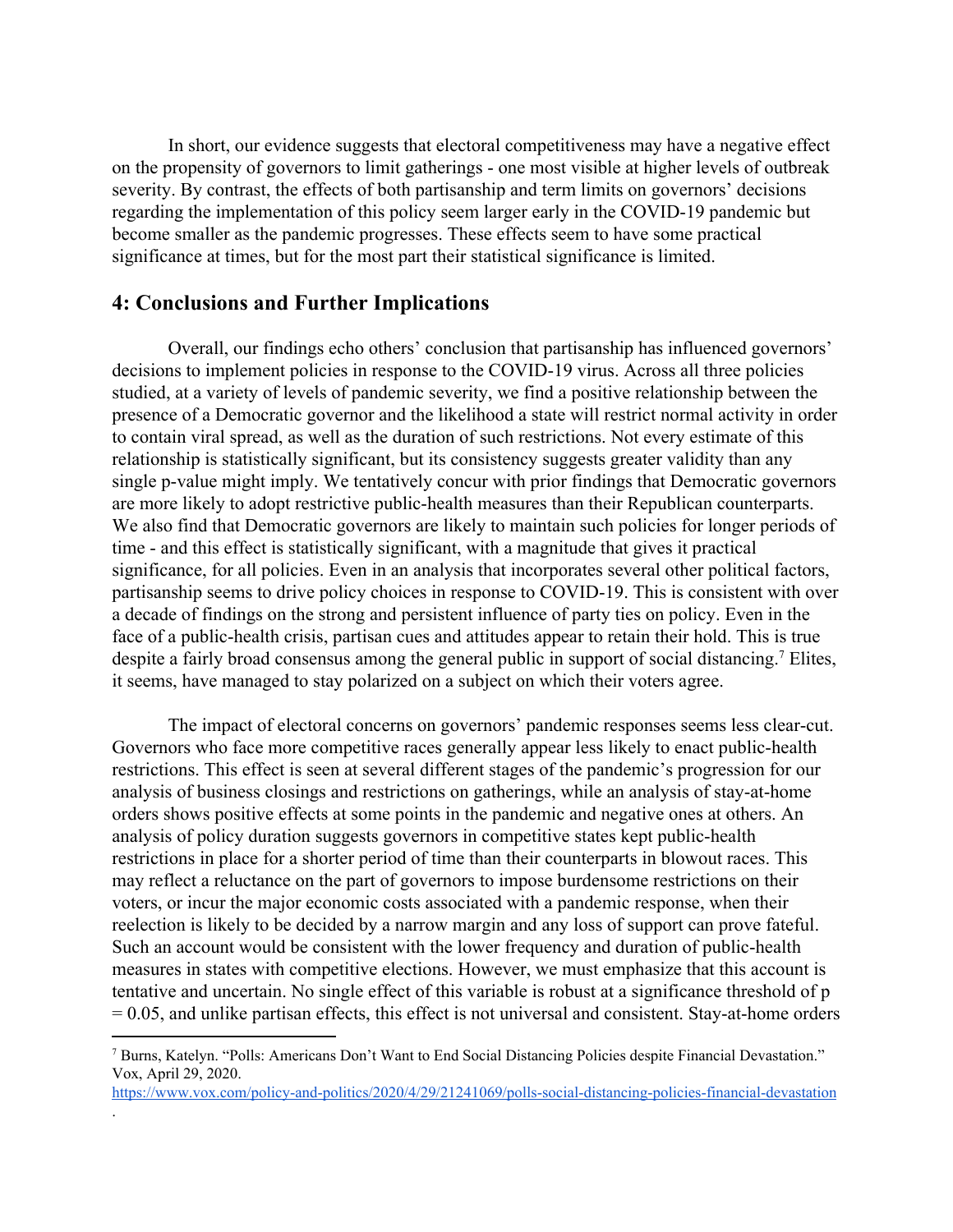represent a notable outlier; the observed effect of competitiveness not only approaches zero (as it does at some of the cases-per-capita cutoffs studied in relation to business closings as well as gathering limits) but actually crosses zero at multiple cutoffs. Thus, the size of this variable's observed effect varies, and so does its direction. Therefore, while it is possible to formulate a coherent causal account that explains most of the observed effects of this variable; a few observed coefficients are problematic for this account, as is the lack of statistical significance in combination with the limited magnitude of some observed effects. Further study, with a more refined model of competitiveness, may be in order.

Finally, term limits seem to shape governors' behavior in ways that resemble the potential impact of competitiveness - with some important differences. Like governors in competitive states, we find that governors who are term limited tend to be more reluctant to enact public-health restrictions, and generally keep these restrictions in place for less time. Furthermore, like governors in competitive states, they exhibit this behavior most consistently with business closings and gathering restrictions, while stay-at-home orders offer a less consistent picture. In the case of term limits, stay-at-home orders differ enough from the general pattern that term-limited governors seem linked to a statistically significant *increase* in stay-at-home order duration - one large enough, and significant enough (even at a  $p = 0.01$ ) threshold), to warrant further study. Even more so than with competitiveness, it is hard to reconcile this effect with the observed effect of term limits on the implementation and duration of other policies. In one case (limits on gatherings at a threshold of 125 cases-per-million) we see a statistically significant impact in the opposite direction. It seems odd for term-limited governors to be both more lax on some public-health measures and more stringent on others and yet this is what these coefficients seem to suggest. Additionally, if we consider the observed impact of term limits in tandem with that of competitiveness, we find further contradictions. Coefficients for competitiveness suggest that electoral concerns make governors more eager to keep their states open, or reopen them as soon as possible, while coefficients for term limits suggest that those governors who should be *least* impacted by electoral concerns generally avoided restrictions, or lifted them as soon as possible (though even this effect comes with caveats). It is difficult to settle on a causal account that would reconcile both these findings. Instead, it is easy to believe both these findings, with their limited statistical significance and a sample size of 50, are likely due to chance.

If one thing is clear from our findings, it is this: in this, as with so many matters in American politics, party is king. The partisan effects we observe certainly are not the full story for one thing, they are too small and too variable to achieve statistical significance at every point, though partisan effects on policy duration are all significant. Despite this, a good deal of variation in policy implementation and duration remains unexplained. While partisan effects do not fully explain state responses to COVID-19, party is the clearest part of this story. Beyond observed differences between Democratic and Republican governors - supported by a clear and consistent pattern in the sign of observed party effects, with sufficient magnitude to give this finding practical significance - clear takeaways are harder to find. The impacts of electoral competition and term limits are rife with internal contradictions in these variables' effects on the implementation of individual policies. Additionally, the overall directions of these two variables' effects contradict each other. The observed effects of these variables are sometimes too small,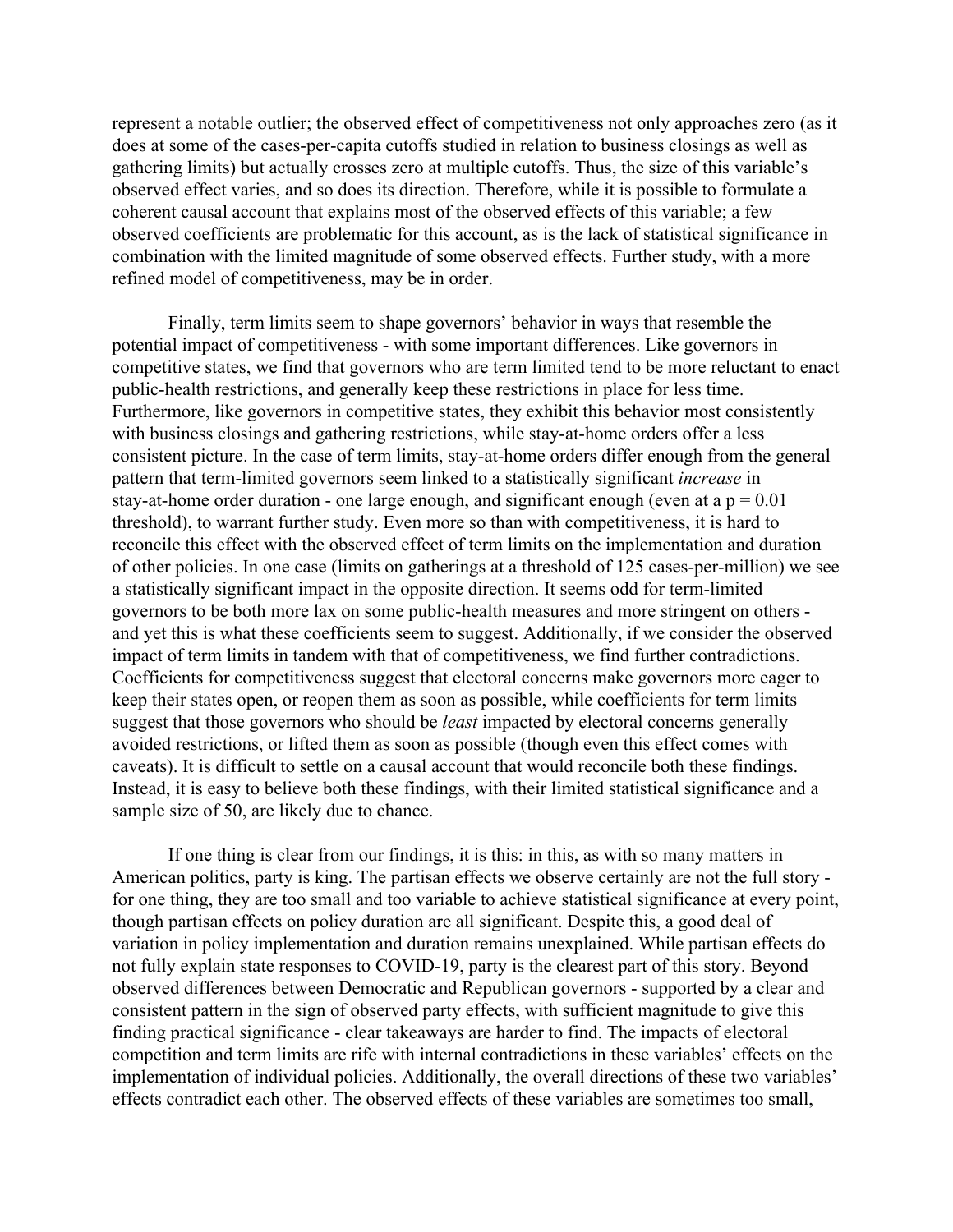and usually too variable, to reach many firm conclusions. We offer a few plausible causal accounts for some sets of results - but at times, these causal accounts contradict accounts that explain results found in other portions of our analysis. However, this hardly rules out the possibility that electoral competitiveness or term limits might shape a governor's response to COVID. Rather, our findings suggest this question will require further investigation with more refined tools - such as a more detailed model of reelection odds which offers greater power and less variation, more granular and more extensive data on states' responses over time and perhaps their approach to a resurgence of cases, as well as perhaps a qualitative complement to our primarily quantitative analysis which can shed light on specific findings or reconcile contradictory effects into a coherent story.

Ultimately, further research is needed to replicate and potentially extend these observations, and either confirm and understand or refute and explain the tentative causal accounts and explanations we offer for many of our findings. Thus, we offer few conclusive answers, but some fascinating questions, to any scholar who would help advance this work and allow scholars to better understand governors' responses to COVID-19.

# **5: Works Cited**

- 1. Adolph, Christopher, Kenya Amano, and Bree Bang-Jensen. "Pandemic Politics: Timing State-Level Social Distancing Responses to COVID-19," March 28, 2020, 19.
- 2. Burns, Katelyn. "Polls: Americans Don't Want to End Social Distancing Policies despite Financial Devastation." Vox, April 29, 2020[.](https://www.vox.com/policy-and-politics/2020/4/29/21241069/polls-social-distancing-policies-financial-devastation) [https://www.vox.com/policy-and-politics/2020/4/29/21241069/polls-social-distancing-po](https://www.vox.com/policy-and-politics/2020/4/29/21241069/polls-social-distancing-policies-financial-devastation)

[licies-financial-devastation.](https://www.vox.com/policy-and-politics/2020/4/29/21241069/polls-social-distancing-policies-financial-devastation) 3. Johns Hopkins Coronavirus Resource Center. "COVID-19 United States Cases by

- County." Accessed June 6, 2020. <https://coronavirus.jhu.edu/us-map>.
- 4. GitHub. "COVID19StatePolicy/SocialDistancing." Accessed June 6, 2020. [https://github.com/COVID19StatePolicy/SocialDistancing.](https://github.com/COVID19StatePolicy/SocialDistancing)
- 5. "CQ Voting and Elections Collection." Accessed June 6, 2020. <https://library.cqpress.com/elections/>.
- 6. Gasper, John T, and Andrew Reeves. "Governors as Opportunists: Evidence from Disaster Declaration Requests," n.d., 25.
- 7. Kettler, Jaclyn, Luke Fowler, and Stephanie Witt. "Democratic Governors Are Quicker in Responding to the Coronavirus than Republicans." The Conversation. Accessed June 6, 2020.